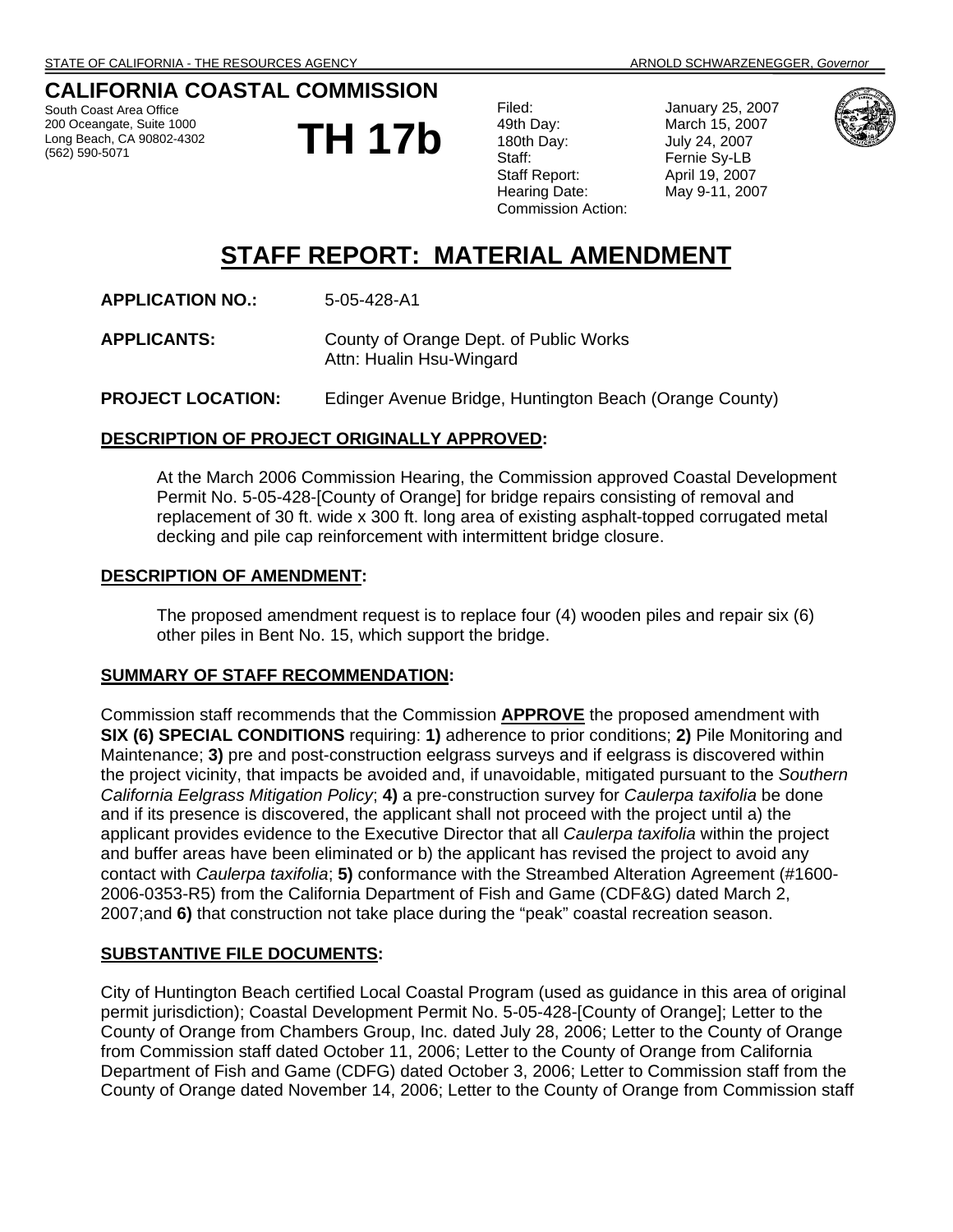#### 5-05-428-A1-[County of Orange] Permit Amendment Page 2 of 28

dated December 15, 2006; Letter to Commission staff from the County of Orange dated January 24, 2007; and Letter from the County of Orange dated January 4, 2007.

## **LOCAL APPROVALS RECEIVED:**

Addendum IP 06-401 to Mitigated Negative Declaration IP 04-408; Pre-Authorization from the United States Army Corps of Engineers (USACOE) under Nationwide Permit Number #3 dated October 13, 2006; Clean Water Act (CWA) Section 401 authorization from the Regional Water Quality Control Board (RWQCB) dated September 29, 2005; Streambed Alteration Agreement (#1600-2006-0353-R5) from the California Department of Fish and Game (CDF&G) dated March 2, 2007; Approval-in-Concept from the City of Huntington Beach Planning Department dated January 8, 2007.

## **LIST OF EXHIBITS**

- **1.** Vicinity Map
- **2.** Project Plans
- **3.** Streambed Alteration Agreement (#1600-2006-0353-R5) from the California Department of Fish and Game (CDF&G) dated March 2, 2007

### **PROCEDURAL NOTE:**

The Commission's regulations provide for referral of permit amendment requests to the Commission if:

- 1) The Executive Director determines that the proposed amendment is a material change,
- 2) Objection is made to the Executive Director's determination of immateriality, or
- 3) The proposed amendment affects conditions required for the purpose of protecting a coastal resource or coastal access.

The amendment request involves changes to a previously approved bridge repair project. The subject application is being forwarded to the Commission because the Executive Director has determined that the proposed amendment is a material change and affects conditions required for the purposes of protecting coastal resources or coastal access.

Section 13166 of the Commission Regulations also calls for the Executive Director to reject a permit amendment request if it would lessen the intent of the previously approved permit.

The proposed amendment would not lessen the intended effect of Coastal Development Permit No. 5-05-428 envisioned in the Commission's March 2006 action approving the project with conditions. Therefore, the Executive Director accepted the amendment request.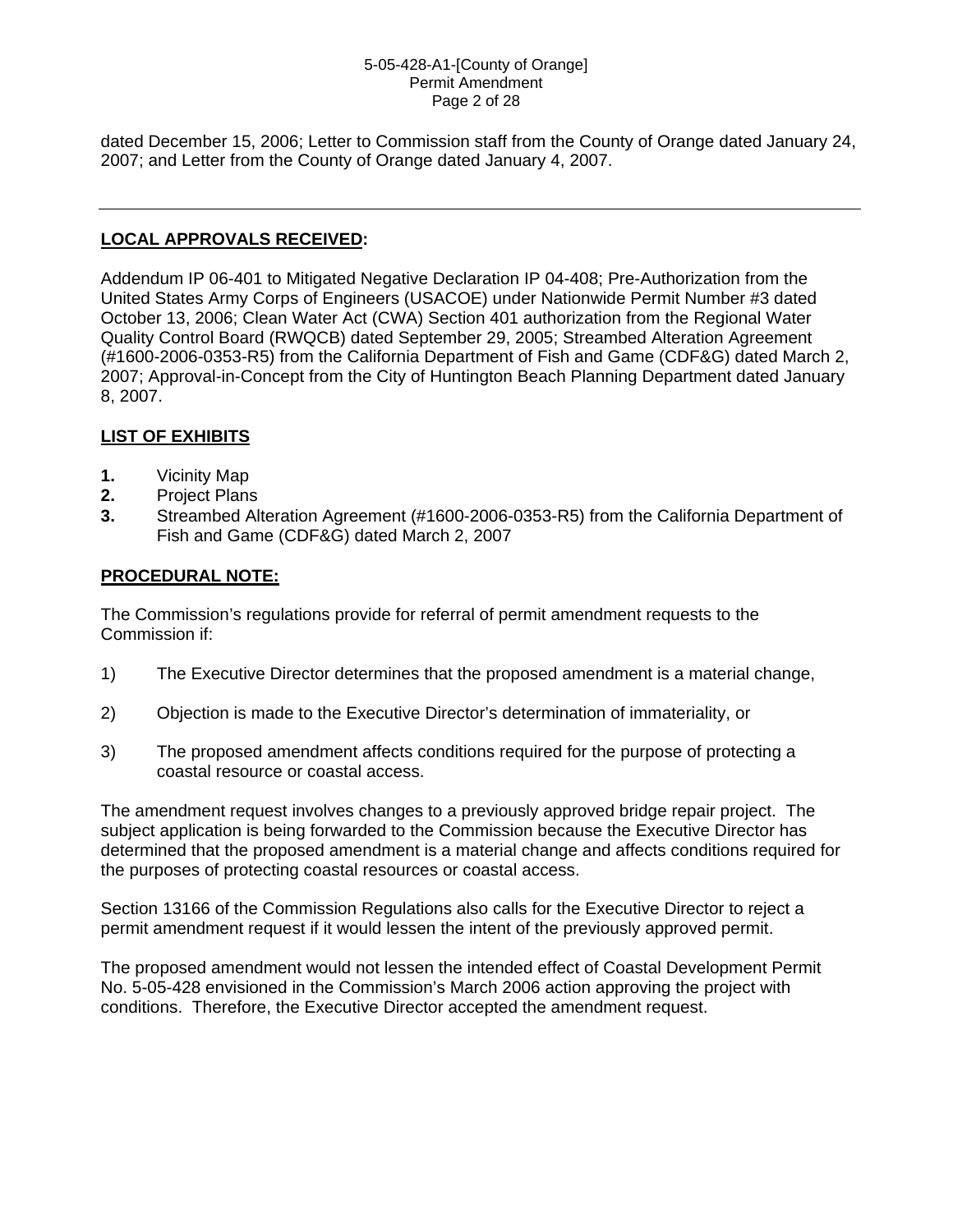### 5-05-428-A1-[County of Orange] Permit Amendment Page 3 of 28

### **STANDARD OF REVIEW:**

The subject site is located within the City of Huntington Beach, which has a certified Local Coastal Program. However, due to the project location over and in coastal waters, the project is within an area of the Commission's retained permit jurisdiction. Nonetheless, the City's certified Local Coastal Program may be used as guidance.

### **STAFF RECOMMENDATION:**

Staff recommends that the Commission **APPROVE** the permit amendment application with special conditions.

## **MOTION:**

*I move that the Commission approve permit amendment CDP #5-05-428-A1 pursuant to the staff recommendation.*

Staff recommends a **YES** vote. This will result in approval of the permit amendment as conditioned and adoption of the following resolution and findings. The motion passes only by affirmative vote of a majority of the Commissioners present.

## **RESOLUTION:**

# **I. APPROVAL WITH CONDITIONS**

The Commission hereby approves a coastal development permit amendment for the proposed development and adopts the findings set forth below on grounds that the development as conditioned, located between the first public road and the sea, will be in conformity with the certified LCP and the public access and recreation policies of the Coastal Act. Approval of the permit amendment complies with the California Environmental Quality Act because either 1) feasible mitigation measures and/or alternatives have been incorporated to substantially lessen any significant adverse effects of the development on the environment, or 2) there are no further feasible mitigation measures or alternatives that would substantially lessen any significant adverse impacts of the development on the environment.

# **II. STANDARD CONDITIONS**

- 1. Notice of Receipt and Acknowledgment. The permit is not valid and development shall not commence until a copy of the permit, signed by the permittee or authorized agent, acknowledging receipt of the permit and acceptance of the terms and conditions, is returned to the Commission office.
- 2. Expiration. If development has not commenced, the permit will expire two years from the date this permit is reported to the Commission. Development shall be pursued in a diligent manner and completed in a reasonable period of time. Application for extension of the permit must be made prior to the expiration date.
- 3. Interpretation. Any questions of intent or interpretation of any condition will be resolved by the Executive Director or the Commission.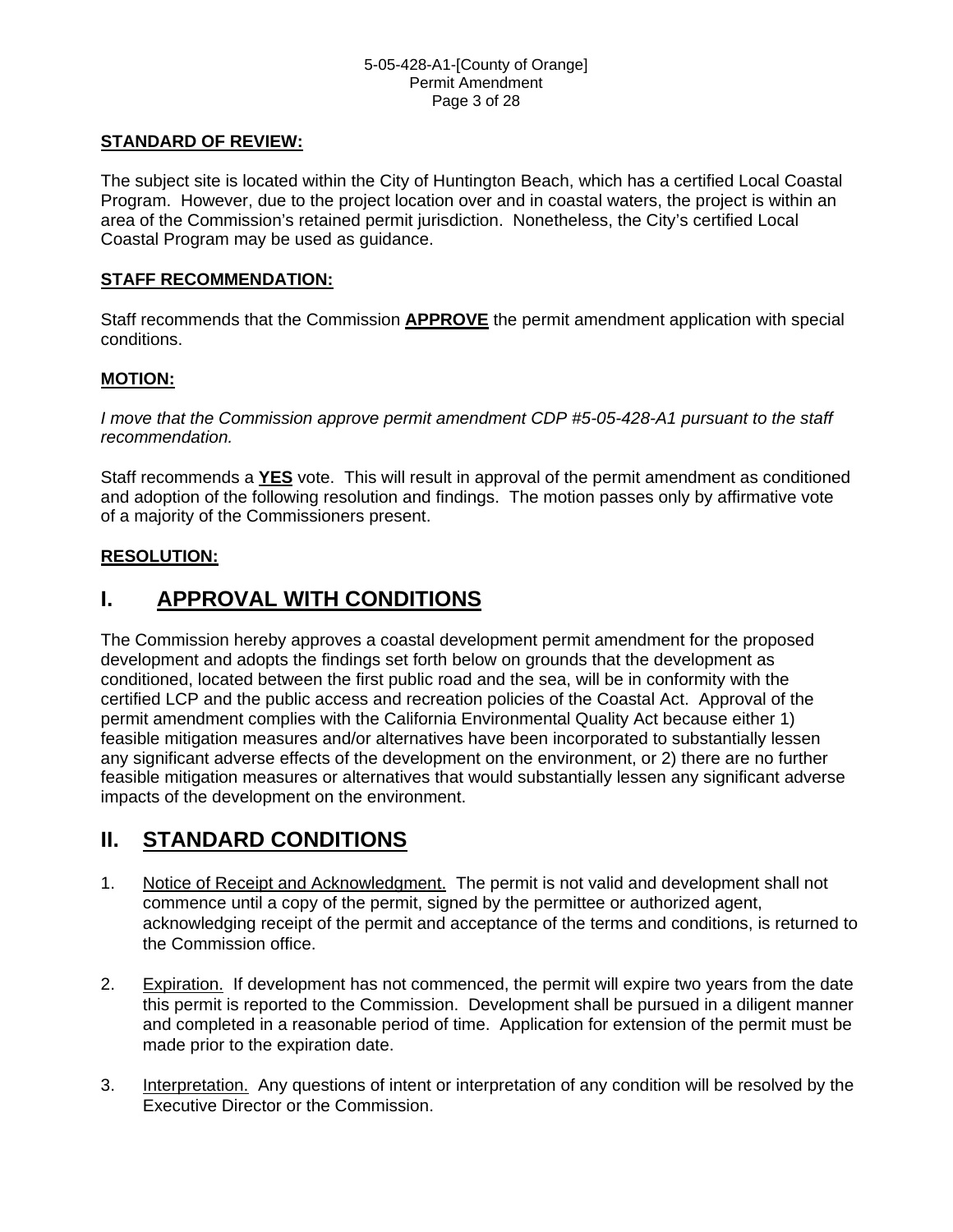- 4. Assignment. The permit may be assigned to any qualified person, provided assignee files with the Commission an affidavit accepting all terms and conditions of the permit.
- 5. Terms and Conditions Run with the Land. These terms and conditions shall be perpetual, and it is the intention of the Commission and the permittee to bind all future owners and possessors of the subject property to the terms and conditions.

# **III. SPECIAL CONDTIONS**

## **A. PRIOR CONDITIONS**

Unless specifically altered by this amendment, all regular and special conditions attached to Coastal Development Permit No. 5-05-428 remain in effect, with the following exception: To the extent development specifications in any plans approved by the Executive Director pursuant to this amendment are inconsistent with specifications listed in any plans approved prior to this amendment, compliance with which was required by the existing permit conditions, those requirements for compliance with those prior plans are hereby modified as necessary, but only as necessary, to require compliance with the new plans. In addition, all standard and special conditions imposed under Costal Development Permit No. 5-05-428 that could apply equally to this amendment, are so applied.

## **B. ADD THE FOLLOWING CONDITIONS**

## **4. PILE MONITORING AND MAINTENANCE**

Pilings treated with a multi-layer coating consisting of an epoxy and poly-wrap shall be used only if coated PRIOR TO INSTALLATION, and in a manner acceptable to the Executive Director as follows:

- **A.** The material used shall be durable and a minimum of one-tenth of an inch thick.
- **B.** All joints shall be sealed to prevent leakage.
- **C.** To prevent the introduction of toxins and debris into the marine environment, the use of plastic coated pilings (e.g. high density polyethylene or polypropylene), shall conform to the following requirements:

Inspection and Maintenance Program. The permittee shall exercise due diligence in periodically inspecting pilings to be repaired under this permit, and shall immediately undertake any repairs necessary to maintain the coating and/or structural integrity of the pilings. On an annual basis for all piles coated with a plastic material that may come into contact with rubble and other floating debris, and on a biannual basis for those that will not, beginning one and two years (as applicable) following the date that the first pile is installed, the permittee shall conduct a piling inspection to ensure the integrity of the pile, and that all corrective actions have or will be immediately undertaken to maintain the plastic coating and/or integrity of the pile. The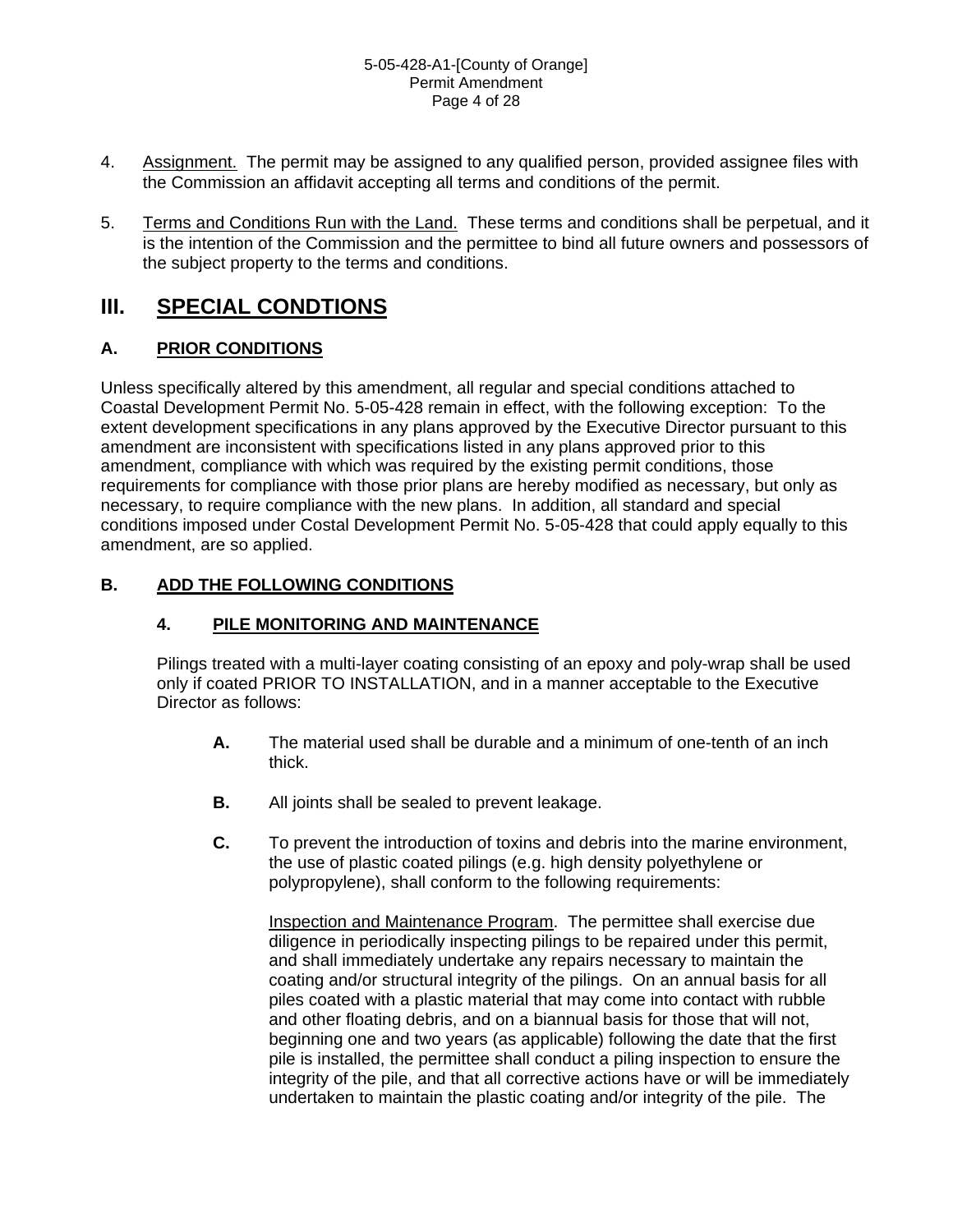### 5-05-428-A1-[County of Orange] Permit Amendment Page 5 of 28

applicant shall provide to the Executive Director the results of the monitoring annually for the life of the piling(s). The inspections shall be undertaken by boat, SCUBA or other equally effective method. If the monitoring results indicate repairs are necessary, the applicant shall immediately complete those repairs that are exempt from coastal development permit requirements, and shall apply for an amendment to this permit for those repairs requiring a permit. Alternatively, the permittee may submit a different timeline for the piling inspection program that ensures that the plastic coating and structural integrity of the pile is properly maintained; the alternative timeline shall be reviewed and approved by the Executive Director, **prior to the issuance of the permit**.

New Information. If federal or state regulatory agencies, through new or better scientific information, determine that environmentally less damaging materials or methods are available for pilings, and are feasible to implement, the permittee shall, after consultation with the Executive Director, revise procedures or use alternative materials consistent with the new information. The substitution of non-plastic piling materials may be authorized by the Executive Director if the Executive Director determines that substitute material has no potential for significant adverse impacts upon coastal resources. Other revisions, including but not limited to the use of other preservative-treated, wrapped or coated piles, may require an amendment to this permit.

## **5. EELGRASS SURVEYS**

- **A. Pre Construction Eelgrass Survey**. A valid pre-construction eelgrass (Zostera marina) survey shall be completed during the period of active growth of eelgrass (typically March through October). The pre-construction survey shall be completed prior to the beginning of construction and shall be valid until the next period of active growth. The survey shall be prepared in full compliance with the "Southern California Eelgrass Mitigation Policy" Revision 8 (except as modified by this special condition) adopted by the National Marine Fisheries Service and shall be prepared in consultation with the California Department of Fish and Game. The applicant shall submit the eelgrass survey for the review and approval of the Executive Director within five (5) business days of completion of each eelgrass survey and in any event no later than fifteen (15) business days prior to commencement of any development. If the eelgrass survey identifies any eelgrass within the project area, which would be impacted by the proposed project, the development shall require an amendment to this permit from the Coastal Commission or a new coastal development permit.
- **B. Post Construction Eelgrass Survey**. If any eelgrass is identified in the project area by the survey required in subsection A of this condition above, within one month after the conclusion of construction, the applicant shall survey the project site to determine if any eelgrass was adversely impacted. The survey shall be prepared in full compliance with the "Southern California Eelgrass Mitigation Policy" Revision 8 (except as modified by this special condition) adopted by the National Marine Fisheries Service and shall be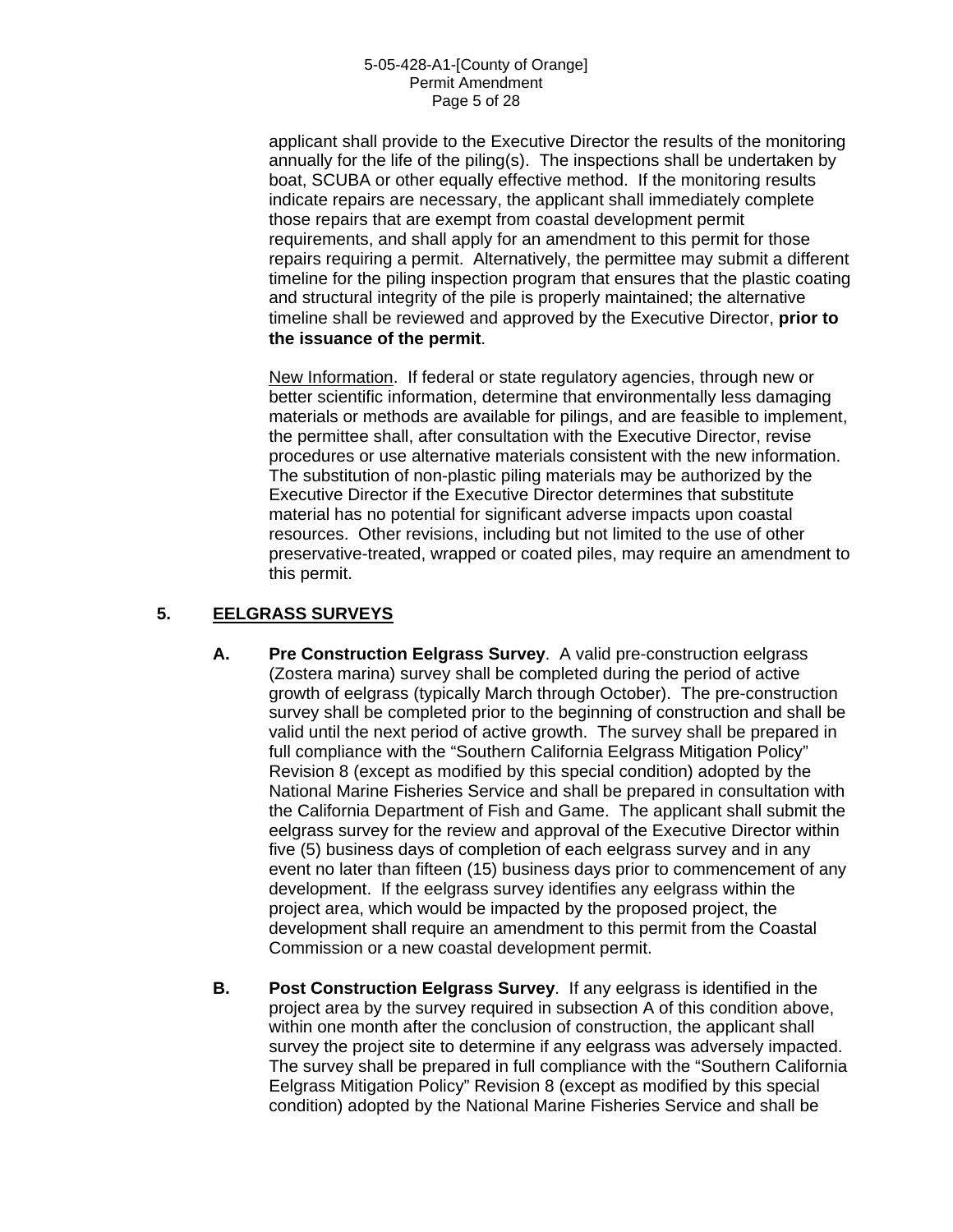### 5-05-428-A1-[County of Orange] Permit Amendment Page 6 of 28

prepared in consultation with the California Department of Fish and Game. The applicant shall submit the post-construction eelgrass survey for the review and approval of the Executive Director within thirty (30) days after completion of the survey. If any eelgrass has been impacted, the applicant shall replace the impacted eelgrass at a minimum 1.2:1 ratio on-site, or at another location, in accordance with the Southern California Eelgrass Mitigation Policy. All impacts to eelgrass habitat shall be mitigated at a minimum ratio of 1.2:1 (mitigation:impact). The exceptions to the required 1.2:1 mitigation ratio found within SCEMP shall not apply. Implementation of mitigation shall require an amendment to this permit or a new coastal development permit unless the Executive Director determines that no amendment or new permit is required.

## **6. PRE-CONSTRUCTION** *CAULERPA TAXIFOLIA* **SURVEY**

- **A.** Not earlier than 90 days nor later than 30 days prior to commencement or re-commencement of any development authorized under this coastal development permit (the "project"), the applicant shall undertake a survey of the project area and a buffer area at least 10 meters beyond the project area to determine the presence of the invasive alga *Caulerpa taxifolia*. The survey shall include a visual examination of the substrate.
- **B.** The survey protocol shall be prepared in consultation with the Regional Water Quality Control Board, the California Department of Fish and Game, and the National Marine Fisheries Service.
- **C.** Within five (5) business days of completion of the survey, the applicant shall submit the survey:
	- (1) for the review and approval of the Executive Director; and
	- (2) to the Surveillance Subcommittee of the Southern California Caulerpa Action Team (SCCAT). The SCCAT Surveillance Subcommittee may be contacted through William Paznokas, California Department of Fish & Game (858/467-4218) or Robert Hoffman, National Marine Fisheries Service (562/980-4043), or their successors.
- **D.** If *Caulerpa taxifolia* is found within the project or buffer areas, the applicant shall not proceed with the project until 1) the applicant provides evidence to the Executive Director that all *C. taxifolia* discovered within the project and buffer area has been eliminated in a manner that complies with all applicable governmental approval requirements, including but not limited to those of the California Coastal Act, or 2) the applicant has revised the project to avoid any contact with *C. taxifolia*. No revisions to the project shall occur without a Coastal Commission approved amendment to this coastal development permit unless the Executive Director determines that no amendment is legally required.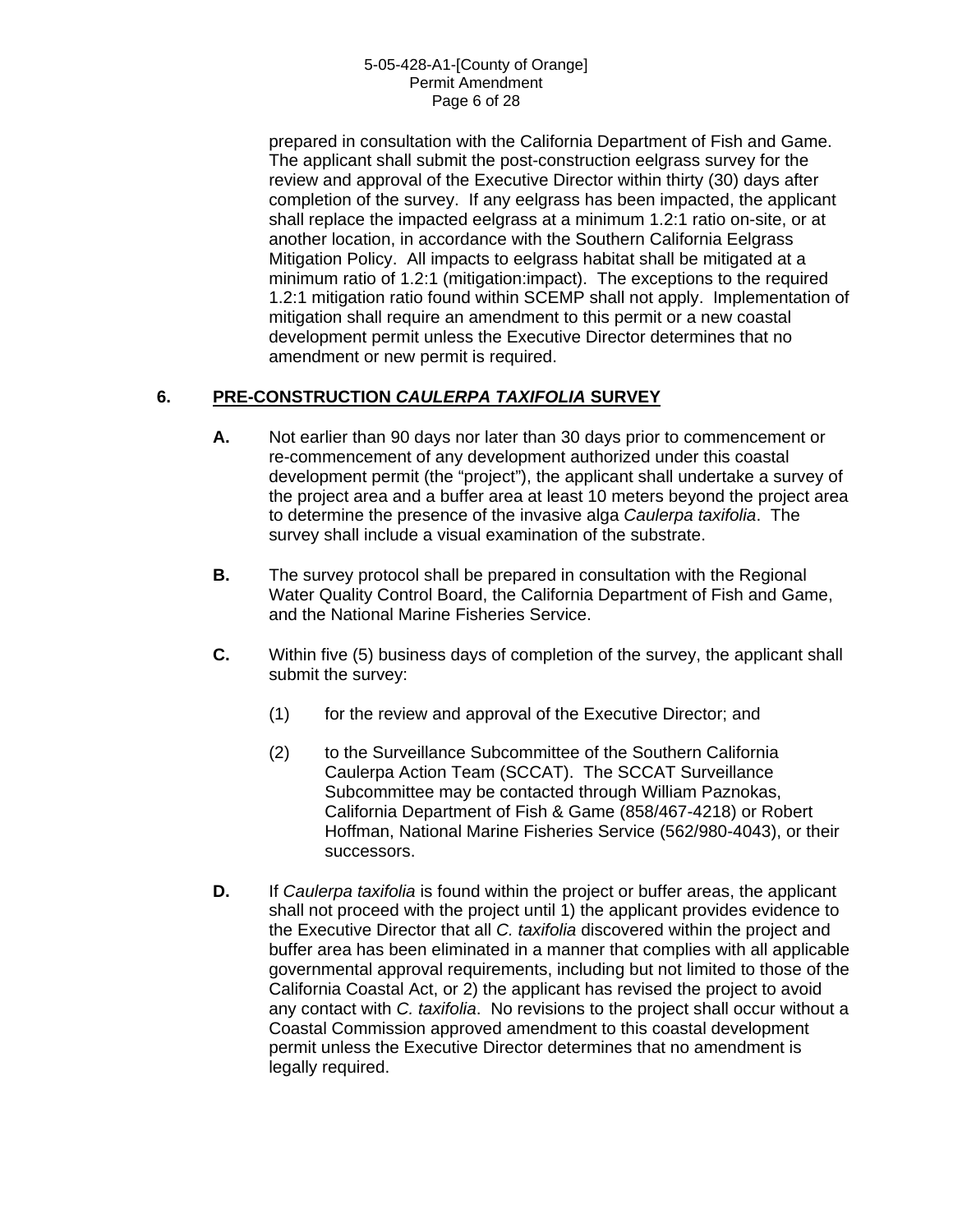### **7. CONFORMANCE WITH THE STREAMBEAD ALTERATION AGREEMENT FROM THE CALIFORNIA DEPARTMENT OF FISH AND GAME**

The applicant shall conform with the Streambed Alteration Agreement (#1600-2006- 0353-R5) from the California Department of Fish and Game (CDF&G) dated March 2, 2007.

## **8. TIMING OF CONSTRUCTION**

By acceptance of this permit, the applicant agrees to minimize adverse impacts to public use of the Sunset Aquatic Park resulting from construction activities on the Edinger Avenue Bridge as required below:

- **A.** No construction shall occur during the "peak" coastal recreation season, defined as the period starting the day before the Memorial Day weekend and ending the day after the Labor Day weekend of any year. The applicant shall schedule the project and make allowances for project suspension such that complete restoration of public access to the facilities at Sunset Aquatic Park occurs during the "peak" coastal recreation season.
- **B.** A minimum of one (1) lane of traffic along the Edinger Avenue Bridge will be maintained at all times.

# **IV. FINDINGS AND DECLARATIONS**

The Commission hereby finds and declares:

## *A.* **PROJECT LOCATION, HISTORY AND DESCRIPTION**

The project site is the Edinger Avenue Bridge, which spans the Bolsa Chica Channel between the Cities of Huntington Beach and Seal Beach (Exhibit #1). The wooden timber bridge was originally constructed in 1968 and is approximately 30 feet wide and 300 feet long, with a single travel lane in each direction. The bridge provides the only public access (both vehicular and pedestrian) to the Sunset Aquatic Park/Sunset Harbor Marina. The Sunset Aquatic Park includes a marina, a public boat launch ramp with multiple lanes, boat and trailer parking, car parking areas, a boat repair yard and public picnic areas. If the existing bridge were to fail, there would be no public roadway access to the aquatic park.

The bridge is located within the City of Huntington Beach, which has a certified Local Coastal Program. However, due to the project location over coastal waters, the project is within an area of the Commission's retained permit jurisdiction. Nonetheless, the City's certified Local Coastal Program may be used as guidance. The bridge is located within a County right-of-way that traverses the Bolsa Chica Channel. The land use designation of the channel is Open Space – Water (OS – W). The City of Huntington Beach Planning Department finds the County maintenance project exempt from a CDP pursuant to Section 245.08F of the LCP. The work is not exempt from Coastal Commission permit requirements because the repair and maintenance activities proposed will occur over and in coastal waters, thereby involving a risk of substantial adverse environmental impact pursuant to California Code of Regulations Section 13252.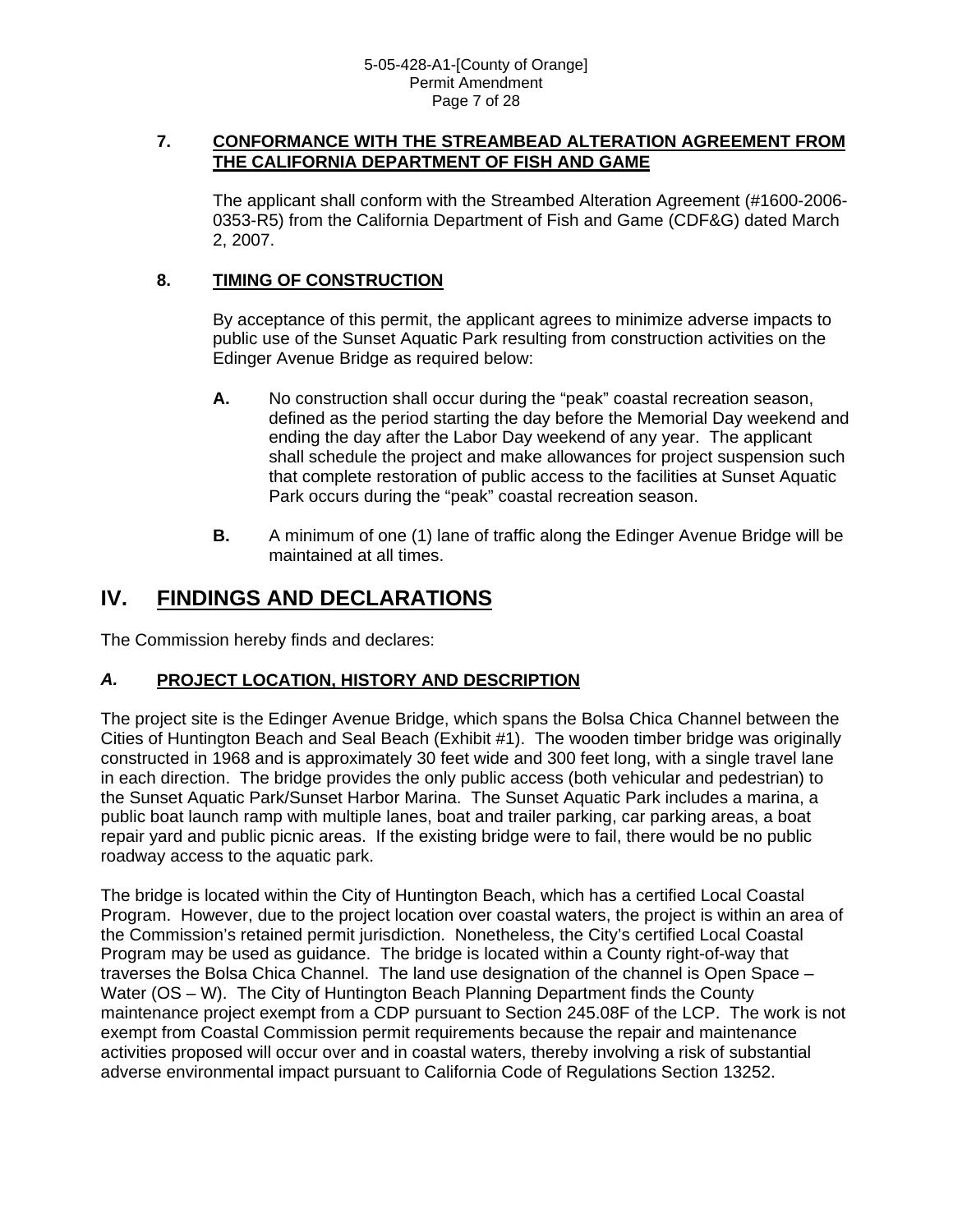### 5-05-428-A1-[County of Orange] Permit Amendment Page 8 of 28

In March 2006, the County of Orange obtained Coastal Development Permit No. 5-05-428 for bridge replacement work that was recently completed in June of 2006. During the bridge deck replacement project, further investigation of the bridge support structures revealed that several piles were degraded as a result of their exposure to natural forces. As a result of this degradation, the project, which includes the replacement and/or repair of ten (10) piles in Bent No. 15, is needed to ensure that the recently repaired bridge deck is not compromised by the degraded piles supporting the bridge. In addition, emergency measures including a Traffic Control Plan and weight restriction have been implemented in July 2006, to ensure safe use of Edinger Avenue Bridge until repairs are in place.

The bridge pile improvement project includes the replacement or repair of each of the ten (10) timber piles in Bent No. 15 (four (4) piles will be replaced and six (6) piles will be repaired). The replaced or repaired piles will remain in the same footprint. The County will use three (3) different methods to implement the proposed project and they are described below (Exhibit #2):

## 1. POST PILE METHOD

For Piles # C, F, H, and I: The County will replace the deteriorated portions of those piles by using the Post Pile Method, which includes splicing new section of wood into the pile in the area of the deterioration. This method includes the following steps:

- a) Cut out the base down to the point where it is 75 to 80 percent intact;
- b) Insert the new pile section, securing it to the existing stub with a pin at the base and apply splash Epoxy to the mating ends to provide filler for an imperfect surface mating to provide bearing;
- c) Wedge or corbel block at the top and pin the top.
- d) Wrap the spliced area with fiberglass jacket and Epoxy filler; and
- e) Poly-Wrap the pile to keep the borers out and to suffocate the ones already inside.

### 2. REPAIR PILE METHOD

For Piles # A, B, D and E: Since the deterioration of these piles are less extensive, the County will use the Repair Pile Method to repair the piles. This method includes the following steps:

- a) Place a prefabricated fiberglass jacket (2-piece, tongue and groove) around the damaged section of pile, leaving a one-half to three-fourths inch gap around the pile;
- b) Fill the void with hydro-ester epoxy to restore the full strength of the pile; and
- c) Poly-Wrap the pile to keep the borers out and to suffocate the ones already inside
- 3. WRAP PILE METHOD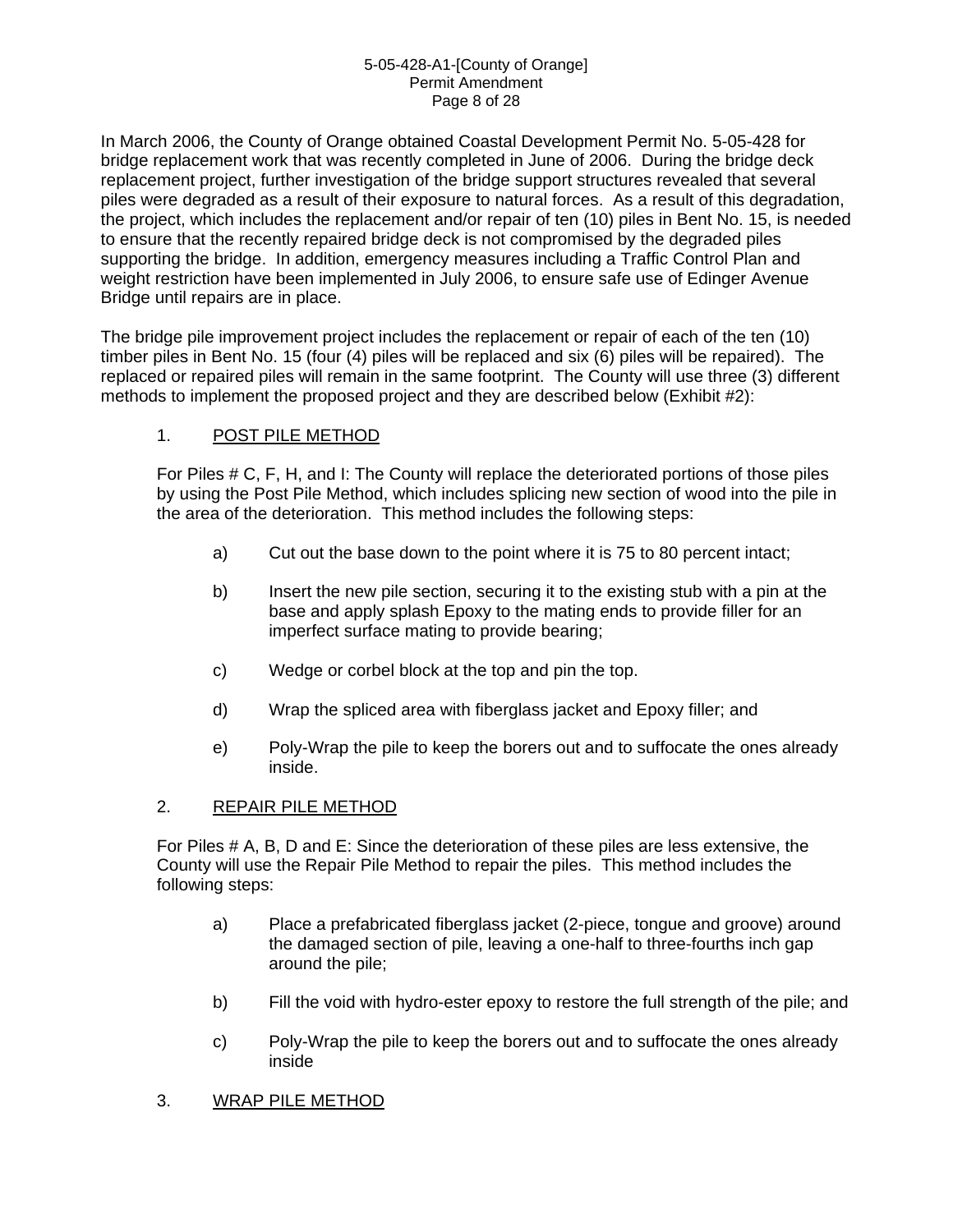#### 5-05-428-A1-[County of Orange] Permit Amendment Page 9 of 28

For Piles # G and J: The County will use the Wrap Pile Method. This method includes the following steps:

- a) Clean the surface of the piles to remove marine growth and deterioration; and
- b) Poly-Wrap the piles to prevent future damage by marine borers.

The epoxy and poly wrap that will be used are FX-70 Insert Corrosion-Free System manufactured by Fox Industries Engineered Products.

An eelgrass and *Caulerpa* survey was conducted on July 20, 2006 by Chambers Group and no *Caulerpa* or eelgrass was discovered.

The proposed project will also result in the temporary removal of a section of rip-rap. A backhoe and manual labor will be used to pull away the rip-rap along the bank and around the base of Bent No. 15 and No. 16 piles to build a working platform next to the repair area, which will serve as a construction access. The backhoe will work from a pad or platform that will be created at the base of the rip-rap, just beyond the bridge footprint. Dirt will be excavated from the bank and replaced along with rip-rap to create the platform, which will be partially on the water and partially on the existing rip-rap. Equipment to be used to erect the new sections of pile includes a combination of a hand-cranked crane and come-alongs. The new pile sections will be floated in to the construction area. All removed rip-rap will be restored to existing grade upon completion of repair work. Presently no vegetation exists at the rip rap.

The proposed pile replacement and repair work will: 1) refurbish identified piles in the same footprint as the current bridge; and 2) restore the temporarily removed riprap to the pre-existing condition upon the completion of the work. There will be temporary impact to the channel during pile repair; however; no additional fill of wetlands is proposed.

## **B. WATER QUALITY/MARINE RESOURCES**

Section 30230 of the Coastal Act states:

*Marine resources shall be maintained, enhanced, and where feasible, restored. Special protection shall be given to areas and species of special biological or economic significance. Uses of the marine environment shall be carried out in a manner that will sustain the biological productivity of coastal waters and that will maintain healthy populations of all species of marine organisms adequate for long-term commercial, recreational, scientific, and educational purposes*.

Section 30231 of the Coastal Act states:

*The biological productivity and the quality of coastal waters, streams, wetlands, estuaries, and lakes appropriate to maintain optimum populations of marine organisms and for the*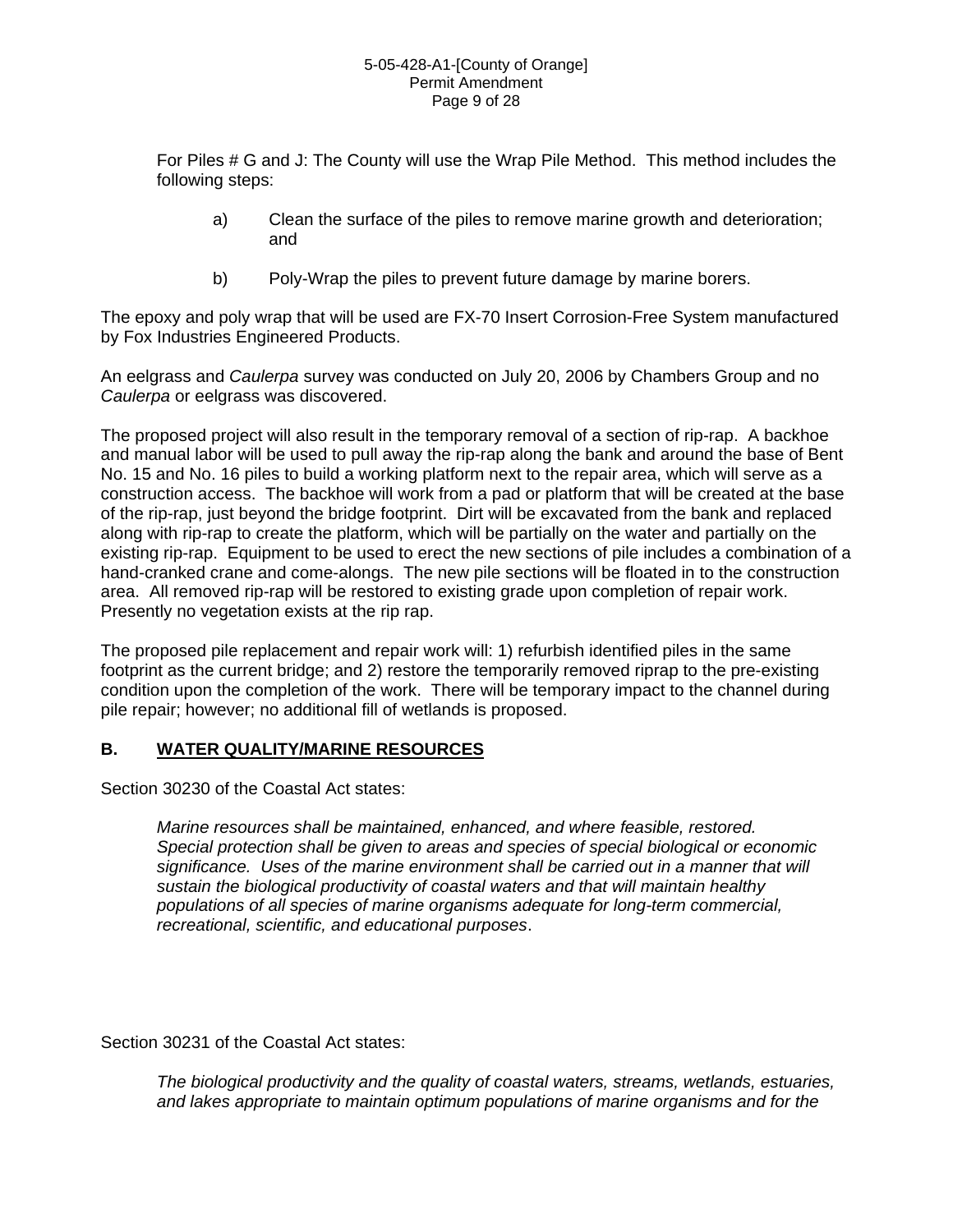#### 5-05-428-A1-[County of Orange] Permit Amendment Page 10 of 28

*protection of human health shall be maintained and, where feasible, restored through, among other means, minimizing adverse effects of waste water discharges and entrainment, controlling runoff, preventing depletion of ground water supplies and substantial interference with surface water flow, encouraging waste water reclamation, maintaining natural vegetation buffer areas that protect riparian habitats, and minimizing alteration of natural streams.* 

Section 30233 (a) of the Coastal Act states:

*(a) The diking, filling, or dredging of open coastal waters, wetlands, estuaries, and lakes shall be permitted in accordance with other applicable provisions of this division, where there is no feasible less environmentally damaging alternative, and where feasible mitigation measures have been provided to minimize adverse environmental effects, and shall be limited to the following:* 

*(1) New or expanded port, energy, and coastal-dependent industrial facilities, including commercial fishing facilities.* 

*(2) Maintaining existing, or restoring previously dredged, depths in existing navigational channels, turning basins, vessel berthing and mooring areas, and boat launching ramps.* 

*(3) In wetland areas only, entrance channels for new or expanded boating facilities; and in a degraded wetland, identified by the Department of Fish and Game pursuant to subdivision (b) of Section 3041l, for boating facilities if, in conjunction with such boating facilities, a substantial portion of the degraded wetland is restored and maintained as a biologically productive wetland. The size of the wetland area used for boating facilities, including berthing space, turning basins, necessary navigation channels, and any necessary support service facilities, shall not exceed 25 percent of the degraded wetland.* 

*(4) In open coastal waters, other than wetlands, including streams, estuaries, and lakes, new or expanded boating facilities and the placement of structural pilings for public recreational piers that provide public access and recreational opportunities.* 

*(5) Incidental public service purposes, including but not limited to, burying cables and pipes or inspection of piers and maintenance of existing intake and outfall lines.* 

*(6) Mineral extraction, including sand for restoring beaches, except in environmentally sensitive areas.* 

*(7) Restoration purposes.* 

*(8) Nature study, aquaculture, or similar resource dependent activities.* 

Section 30240 (b) of the Coastal Act states:

*(b )Development in areas adjacent to environmentally sensitive habitat areas and parks and recreation areas shall be sited and designed to prevent impacts which would significantly*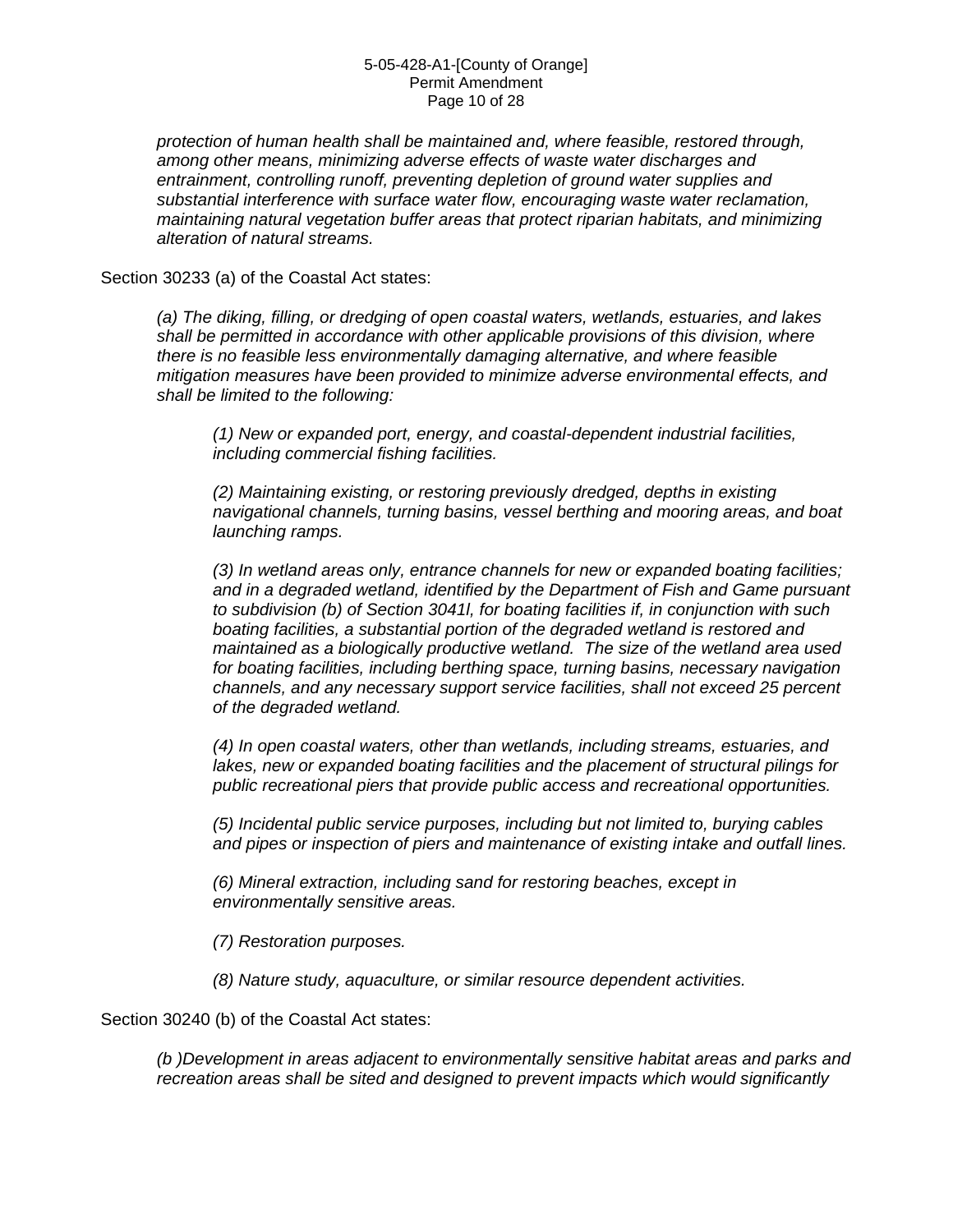#### 5-05-428-A1-[County of Orange] Permit Amendment Page 11 of 28

*degrade those areas, and shall be compatible with the continuance of those habitat and recreation areas.* 

### 1. Construction Impacts to Water Quality

Construction will occur directly over and in coastal waters. As such, there is a possibility that construction phase activities could result in adverse water quality impacts. In addition, there is a possibility that improper staging and storage of equipment could have impacts on both water quality and nearby wetland habitat. Wetlands and other sensitive habitat are known to exist in the project vicinity

Potential construction phase impacts include improper storage or placement of construction materials, debris, or waste in a location subject to erosion and dispersion or in a manner which allows such materials to be discharged into the Bolsa Chica Channel and coastal waters via rain or urban runoff. These actions would result in adverse impacts upon the marine environment that would reduce the biological productivity of coastal waters. For instance, construction debris entering coastal waters may cover and displace soft bottom habitat. In addition, the use of machinery in coastal waters not designed for such use may result in the release of lubricants or oils that are toxic to marine life. Sediment discharged into coastal waters may cause turbidity, which can shade and reduce the productivity of foraging avian and marine species ability to see food in the water column. In order to assure that the proposed project does not result in any accidental or unanticipated discharges, spills or other activities that could harm marine resources and water quality, and to assure the applicant is aware of their responsibility to provide a debris catching device under this coastal development permit, the Commission previously imposed a Special Condition on the original permit that required the applicant to implement the proposed water quality measures. That Special Condition is also necessary for the currently proposed project. Therefore, the Commission imposes **SPECIAL CONDTION NO. A**, which requires that unless specifically altered by this amendment, all standard and special conditions attached to Coastal Development Permit No. 5-05-428 remain in effect and equally applied to this amendment.

Because the work will take place along the Westerly channel bank, both above and below the waterline, it will be necessary to take advantage of low tide conditions. Working during the lowest tidal conditions will facilitate construction by minimizing the underwater work, and in doing so, minimize turbidity. Additionally, hand excavation around the base of the four (4) (Post Pile Method) timber piles will take place to minimize turbidity. Also, no cofferdam or dewatering measure is proposed for the project repair.

### 2. Post-Construction Impacts to Water Quality

The proposed project also involves the replacement or repair of ten (10) timber piles, which will be coated with an epoxy and poly wrap (FX-70 Insert Corrosion-Free System). It is necessary to evaluate the material used to treat and coat any timber coatings, as certain substances may have an adverse impact on water quality. Water Quality staff reviewed the proposed epoxy and poly wrap and determined that they were acceptable. However, the Commission is concerned about the use of plastic in the marine environment due to the possible deterioration of the pile coating and subsequent increase in marine debris. Since plastic is an inorganic material, it does not biodegrade, but rather continually breaks down into ever-smaller pieces. The presence of plastics in the coastal and ocean environment is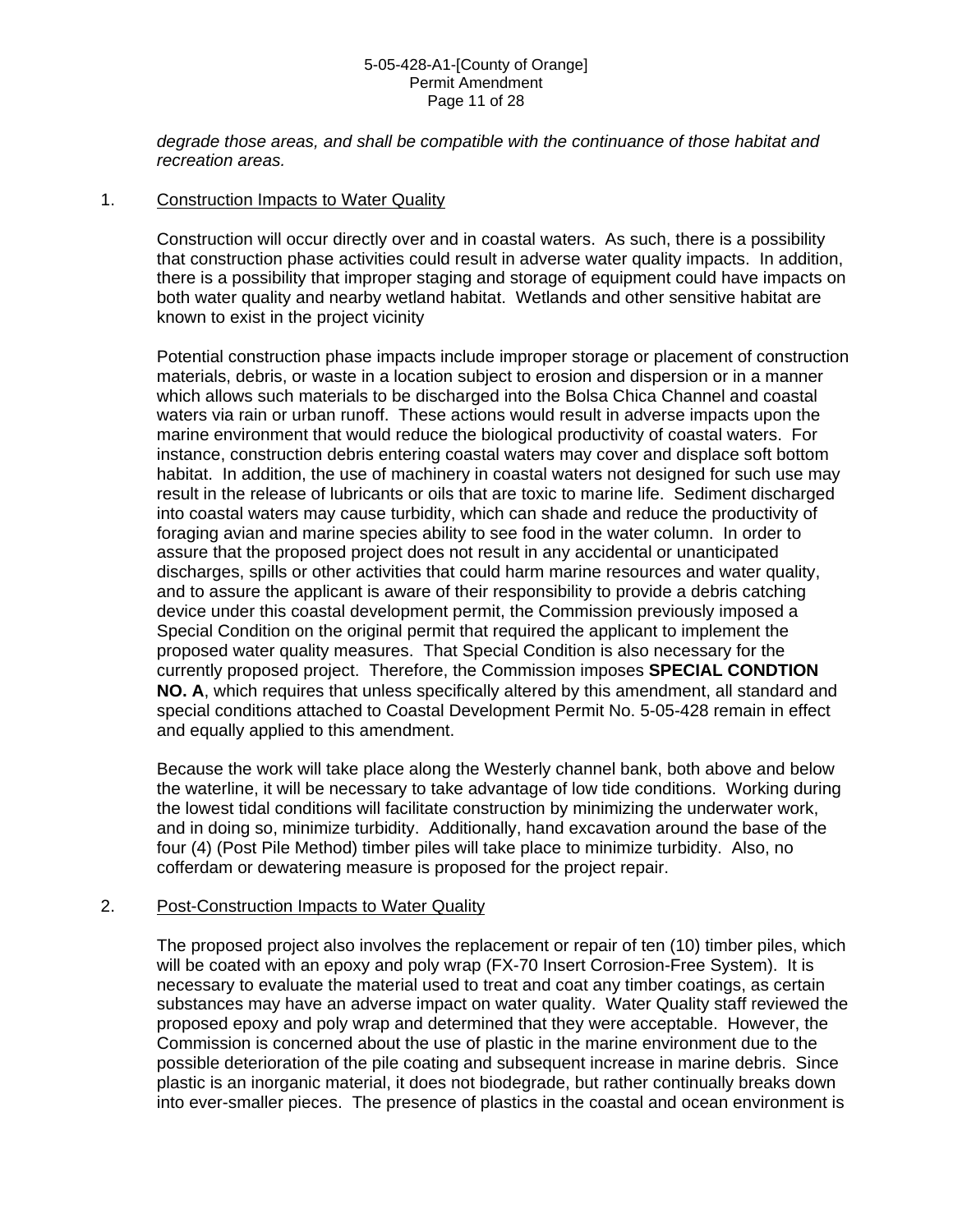### 5-05-428-A1-[County of Orange] Permit Amendment Page 12 of 28

both widespread and harmful to human and marine life. Consequently, it is necessary for the Commission to impose a special condition requiring maintenance of the epoxy and poly-wrap coating that encases the timber pilings. **SPECIAL CONDITION NO. 4** requires the applicant to periodically inspect all pilings installed as part of this project, and shall immediately undertake any repairs necessary to maintain the plastic coating (including patching any holes to ensure that the piles are completely encased) and/or the integrity of the piles. Every two years following initial pile installation, the applicant shall inspect the piles to ensure their integrity, and to ensure that all corrective actions have been or will be immediately undertaken to maintain the plastic coating and/or the integrity of the piles. An alternative maintenance schedule may be approved by the Executive Director if it is found to achieve the same objective.

### 3. Wetland

The project site is located East of the entrance to the Sunset Aquatic Park, which is known to support some sensitive habitat and species. A formal wetlands delineation of iurisdictional waters was prepared for the Sunset Harbor Marina EIR (April 2004) that identified several areas within the Sunset Aquatic Park/Sunset Harbor Marina that exhibited wetland characteristics. Vegetated desilting basins have been identified immediately West of the bridge. Wetlands are also known to be present in the vicinity of an existing gravel boat storage area and around a dredge spoil stockpile near the bridge The Seal Beach National Wildlife Refuge, located North of the site, also supports sensitive habitat and species, including salt marsh. According to the applicant, construction activities (including staging and storage) will not impact nearby wetlands or sensitive habitat. In order to verify that no construction staging takes place in a location that would adversely impact nearby wetlands, the Commission previously imposed a Special Condition on the original permit that required the applicant to submit a Construction Staging Plan for review prior to issuance of the Coastal Development Permit. Such a plan was submitted and subsequently approved prior to issuance of the permit. It was determined that no adverse wetland impacts would occur due to the location of the Construction Staging Area. The Construction Staging Area is an empty parcel adjacent to the bridge and Bolsa Chica Channel, belongs to the Orange County Flood Control District and serves as a maintenance vehicle access area. The applicant states that the same construction staging area shown on that plan will be used for the proposed project. Thus, no impacts to the wetland from construction staging will occur with the proposed project.

The Coastal Act limits the fill of open coastal water and also requires that any project which results in fill of open coastal waters provide adequate mitigation. One purpose for which fill is allowed is incidental public service purposes. Part of the proposed project requires the replacement or repair of ten (10) timber piles of the Edinger Avenue Bridge in the Bolsa Chica Channel. These bridge support pilings, and the temporary platform installed for construction access, are considered fill of coastal waters. This fill is necessary to maintain an existing bridge that provides the only vehicular and pedestrian access to the Sunset Aquatic Park/Sunset Harbor Marina. The Sunset Aquatic Park includes a marina, a public boat launch ramp with multiple lanes, boat and trailer parking, car parking areas, a boat repair yard and public picnic areas. If the existing bridge were to fail, there would be no public roadway access to the aquatic park. The fill is associated with maintaining the existing bridge in functional condition. No expansion of road capacity is created by the project. The Commission finds the fill to be associated with an incidental public service and is therefore an allowable purpose under the Coastal Act. The project can be found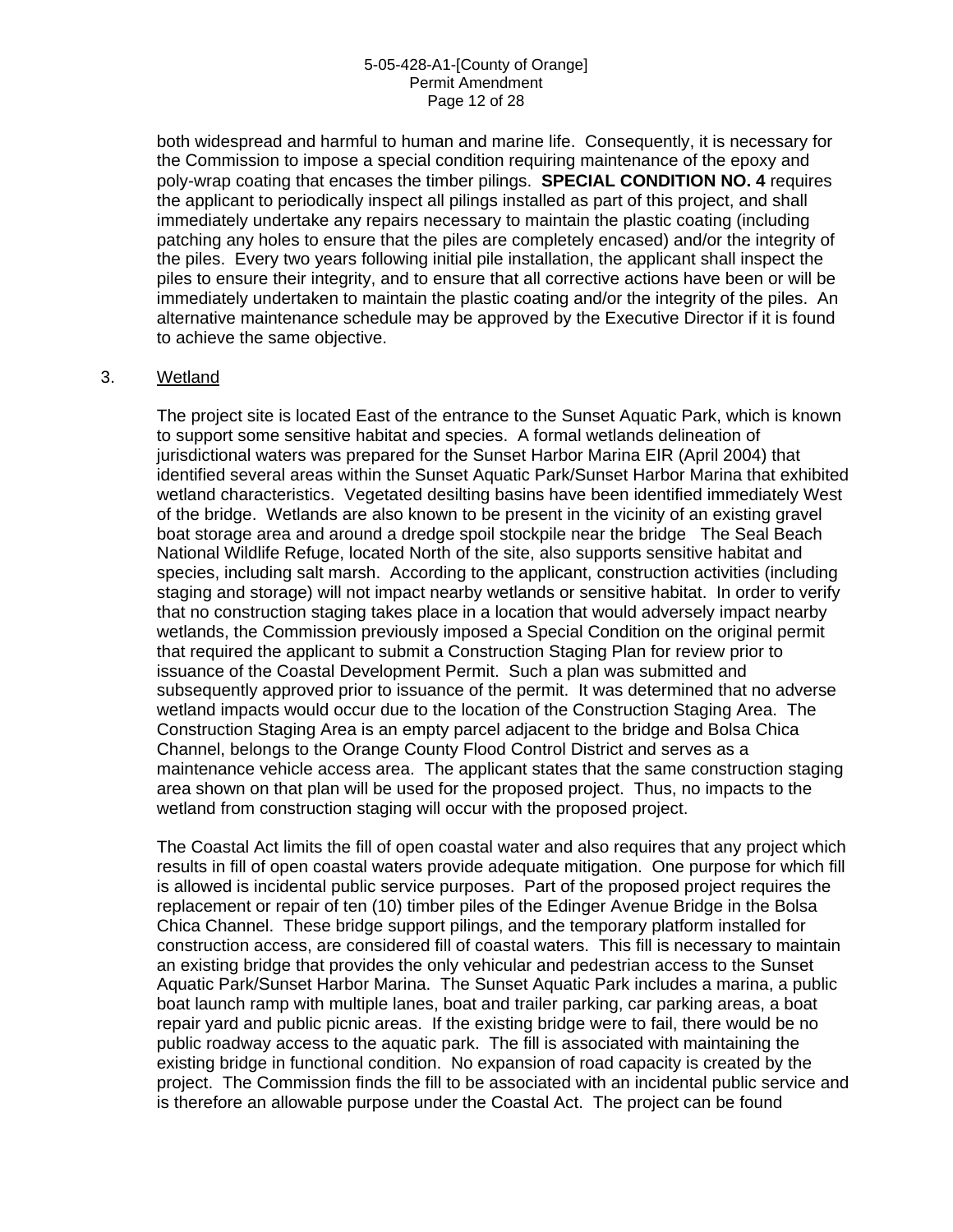### 5-05-428-A1-[County of Orange] Permit Amendment Page 13 of 28

consistent with the Coastal Act, only if it is the least environmentally damaging feasible alternative and feasible mitigation measures have been provided to minimize environmental effects. One way to minimize environmental damage is to limit fill. In order to adequately and safely access the Edinger Avenue Bridge, the applicant had proposed the replacement or repair of then (10) timber piles. No new piles are proposed. This is the minimum amount of work necessary to sufficiently support the bridge, which will result in continued public access to Sunset Aquatic Park. Thus, the project as proposed is the least environmentally damaging alternative. Also any project which results in fill of open coastal waters also needs to provide adequate mitigation. The proposed project meets this requirement because the replaced or repaired pilings provide vertical habitat for marine organisms.

### 4. Eelgrass

Eelgrass (Zostera marina) is an aquatic plant consisting of tough cellulose leaves which grows in dense beds in shallow, subtidal or intertidal unconsolidated sediments. Eelgrass is considered worthy of protection because it functions as important habitat and foraging area for a variety of fish and other wildlife, according to the Southern California Eelgrass Mitigation Policy (SCEMP) adopted by the National Marine Fisheries Service (NMFS), the U.S. Fish and Wildlife Service (USFWS), and the California Department of Fish and Game (CDFG). For instance, eelgrass beds provide areas for fish egg laying, juvenile fish rearing, and waterfowl foraging. Sensitive species, such as the California least tern, a federally listed endangered species, utilize eelgrass beds as foraging grounds.

The site was surveyed on July 20, 2006 for eelgrass and none was found. Eelgrass surveys completed during the active growth (typically March through October) phase of eelgrass are valid for 60-days with the exception of surveys completed in August-October. A survey completed in August - October shall be valid until the resumption of active growth (i.e., March 1). The project is agendized for the May 2007 Coastal Commission Hearing and by this time the eelgrass survey would not continue to be valid since 60-days would have passed since the eelgrass survey. Thus, an up-to-date eelgrass survey must be conducted. Therefore, the Commission is imposing **SPECIAL CONDITION NO. 5**, which requires pre and post-construction eelgrass surveys and if eelgrass is discovered within the project vicinity, that impacts be avoided and, if unavoidable, mitigated pursuant to the *Southern California Eelgrass Mitigation Policy*.

### 5. *Caulerpa taxifolia*

Also, as noted above, eelgrass is a sensitive aquatic plant species which provides important habitat for marine life. Eelgrass grows in shallow sandy aquatic environments which provide plenty of sunlight. Around the year 2000, a non-native and invasive aquatic plant species, *Caulerpa taxifolia* (herein C. taxifolia), was discovered in parts of Huntington Harbor (Emergency Coastal Development Permits 5-00-403-G and 5-00-463-G) which occupies similar habitat. C. taxifolia is a tropical green marine alga that is popular in the aquarium trade because of its attractive appearance and hardy nature. In 1984, this seaweed was introduced into the northern Mediterranean. From an initial infestation of about 1 square yard it grew to cover about 2 acres by 1989, and by 1997 blanketed about 10,000 acres along the coasts of France and Italy. Genetic studies demonstrated that those populations were from the same clone, possibly originating from a single introduction. This seaweed spreads asexually from fragments and creates a dense monoculture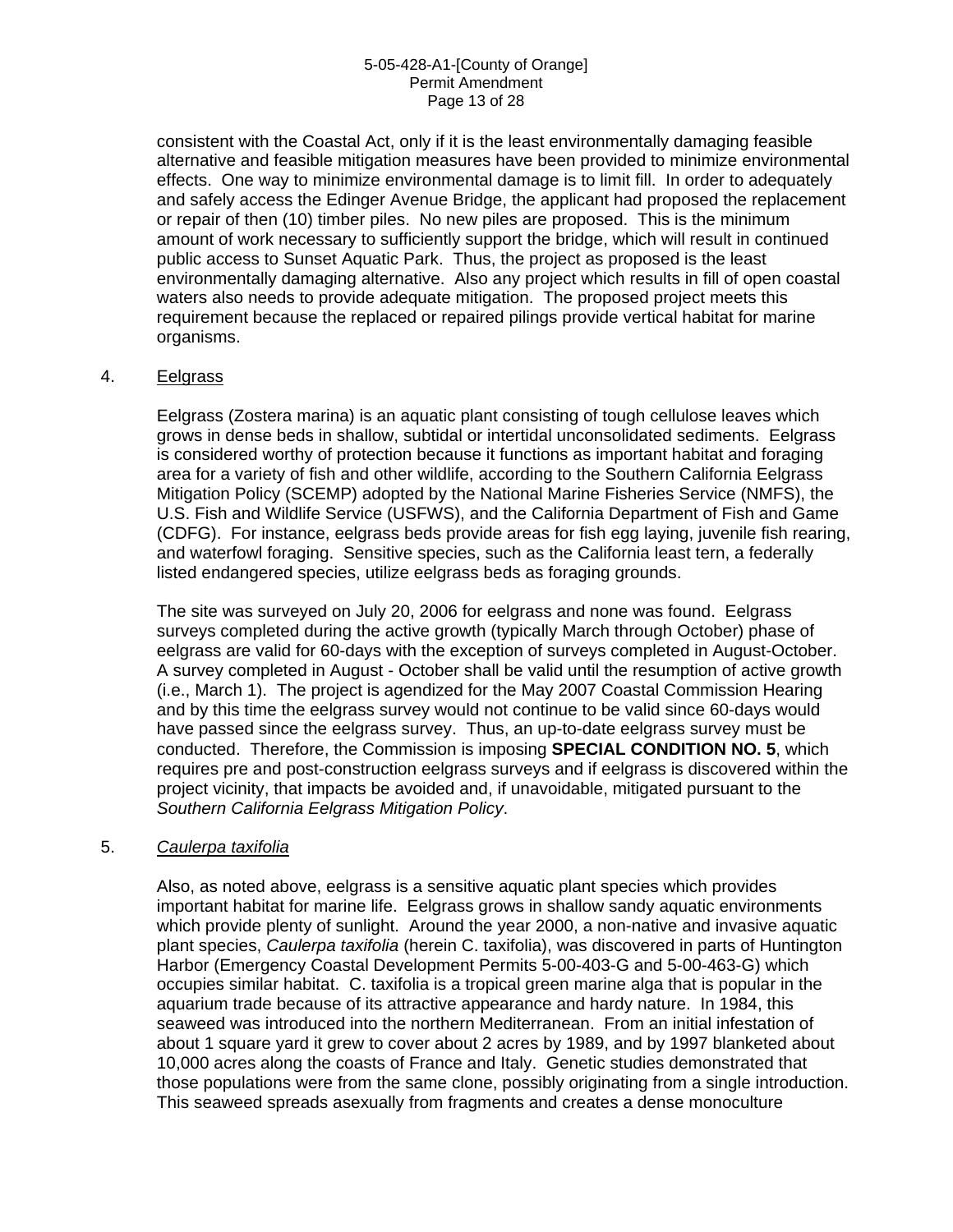#### 5-05-428-A1-[County of Orange] Permit Amendment Page 14 of 28

displacing native plant and animal species. In the Mediterranean, it grows on sand, mud and rock surfaces from the very shallow subtidal to about 250 ft depth. Because of toxins in its tissues, C. taxifolia is not eaten by herbivores in areas where it has invaded. The infestation in the Mediterranean has had serious negative economic and social consequences because of impacts to tourism, recreational diving, and commercial fishing<sup>[1](#page-13-0)</sup>.

Because of the grave risk to native habitats, in 1999 C. taxifolia was designated a prohibited species in the United States under the Federal Noxious Weed Act. In addition, in September 2001 the Governor signed into law AB 1334 which made it illegal in California for any person to sell, possess, import, transport, transfer, release alive in the state, or give away without consideration various Caulerpa species including C. taxifolia.

In June 2000, C. taxifolia was discovered in Aqua Hedionda Lagoon in San Diego County, and in August of that year an infestation was discovered in Huntington Harbor in Orange County. Genetic studies show that this is the same clone as that released in the Mediterranean. Other infestations are likely. Although a tropical species, C. taxifolia has been shown to tolerate water temperatures down to at least 50ºF. Although warmer southern California habitats are most vulnerable, until better information if available, it must be assumed that the whole California coast is at risk. All shallow marine habitats could be impacted.

In response to the threat that C. taxifolia poses to California's marine environment, the Southern California Caulerpa Action Team, SCCAT, was established to respond quickly and effectively to the discovery of C. taxifolia infestations in Southern California. The group consists of representatives from several state, federal, local and private entities. The goal of SCCAT is to completely eradicate all C. taxifolia infestations.

If C. taxifolia is present, any project that disturbs the bottom could cause its spread by dispersing viable tissue fragments. The site was surveyed on July 20, 2006 for C. taxifolia and none was found. C. taxifolia surveys are valid for 90-days. The project is agendized

 $\overline{a}$ 

Ceccherelli, G. and F. Cinelli. 1999. The role of vegetative fragmentation in dispersal of the invasive alga Caulerpa taxifolia in the Mediterranean. Marine Ecology Progress Series 182:299-303

Smith C.M. and L.J. Walters. 1999. Fragmentation as a strategy for Caulerpa species: Fates of fragments and implications for management of an invasive weed. Marine Ecology 20:307-319.

Jousson, O., J. Pawlowski, L. Zaninetti, A. Meinesz, and C.F. Boudouresque. 1998. Molecular evidence for the aquarium origin of the green alga Caulerpa taxifolia introduced to the Mediterranean Sea. Marine Ecology Progress Series 172:275-280.

Komatsu, T. A. Meinesz, and D. Buckles. 1997. Temperature and light responses of the alga Caulerpa taxifolia introduced into the Mediterranean Sea. Marine Ecology Progress Series 146:145-153.

Gacia, E. C. Rodriquez-Prieto, O. Delgado, and E. Ballesteros. 1996. Seasonal light and temperature responses of Caulerpa taxifolia from the northwestern Mediterranean. Aquatic Botany 53:215-225.

Belsher, T. and A. Meinesz. 1995. Deep-water dispersal of the tropical alga Caulerpa taxifolia introduced into the Mediterranean. Aquatic Botany 51:163-169.

<span id="page-13-0"></span><sup>1</sup> References

Meinesz, A. (Translated by D. Simberloff) 1999. Killer Algae. University of Chicago Press

Chisholm, J.R.M., M. Marchioretti, and J.M. Jaubert. Effect of low water temperature on metabolism and growth of a subtropical strain of Caulerpa taxifolia (Chlorophyta). Marine Ecology Progress Series 201:189-198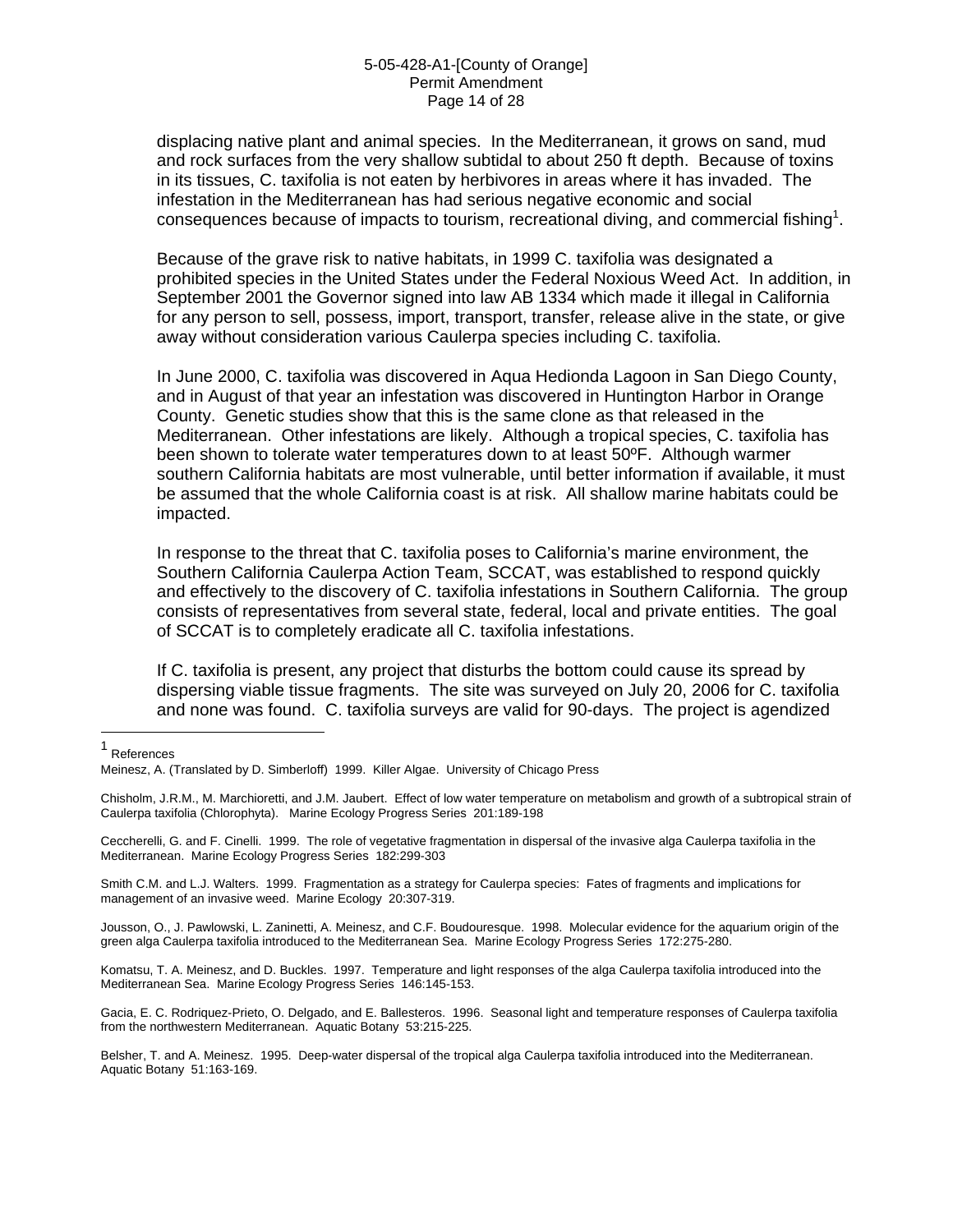### 5-05-428-A1-[County of Orange] Permit Amendment Page 15 of 28

for the May 2007 Coastal Commission Hearing and by this time the C. taxifolia survey would not continue to be valid since 90-days would have passed since the C. taxifolia survey. Thus, an up-to-date C. taxifolia survey must be conducted. Therefore, in order to assure that the proposed project does not cause the dispersal of C. taxifolia, the Commission imposes **SPECIAL CONDITION NO. 6**, which requires the applicant, prior to commencement of development, to survey the project area for the presence of C. taxifolia. If C. taxifolia is present in the project area, no work may commence and the applicant shall seek an amendment or a new permit to address impacts related to the presence of the C. taxifolia, unless the Executive Director determines that no amendment or new permit is required.

### 6. Local Approvals

- a) The United States Army Corps of Engineers (USACOE) has issued a Denial Without Prejudice Letter under Nationwide Permit Number #3 dated October 13, 2006 It stated that a Nation Wide Permit #3 will be granted, pending the approval of the CDP amendment.
- b) The Regional Water Quality Control Board (RWQCB) has issued a Clean Water Act (CWA) Section 401 authorization dated September 29, 2005.
- c) The California Department of Fish and Game (CDF&G) has issued a Streambed Alteration Agreement ((#1600-2006-0353-R5)) dated March 2, 2007(Exhibit #3). This agreement includes a number of conditions. For example, the agreement requires that all disturbed portions of the streambed or banks shall be restored tot he pre-existing condition or better and staging/storage area for equipment and materials shall be located outside of the stream. In order to assure that the applicant conforms to the requirements set forth in this agreement, the Commission imposes **SPECIAL CONDITION NO. 7**, which requires conformance with the Streambed Alteration Agreement and incorporates those requirements as conditions of this coastal development permit.

### **CONCLUSION**

To minimize the adverse impacts upon water quality and the marine environment, **FIVE (5) SPECIAL CONDITIONS** have been imposed. **SPECIAL CONDITION NO. A** requires that unless specifically altered by this amendment, all standard and special conditions attached to Coastal Development Permit No. 5-05-428 remain in effect and equally applied to this amendment. **SPECIAL CONDITION NO. 4** requires the applicant to periodically inspect all pilings installed as part of this project, and shall immediately undertake any repairs necessary to maintain the plastic coating (including patching any holes to ensure that the piles are completely encased) and/or the integrity of the piles. **SPECIAL CONDITION NO. 5** requires pre and post-construction eelgrass surveys and if eelgrass is discovered within the project vicinity, that impacts be avoided and, if unavoidable, mitigated pursuant to the *Southern California Eelgrass Mitigation Policy*. **SPECIAL CONDITION NO. 6** requires that a pre-construction survey for *Caulerpa taxifolia* be done and if its presence is discovered, the applicant shall not proceed with the project until a) the applicant provide evidence to the Executive Director that all *Caulerpa taxifolia* within the project and/or buffer area has been eliminated or b) the applicant has revised the project to avoid any contact with *Caulerpa taxifolia*. **SPECIAL CONDITION NO. 7** requires conformance with the Streambed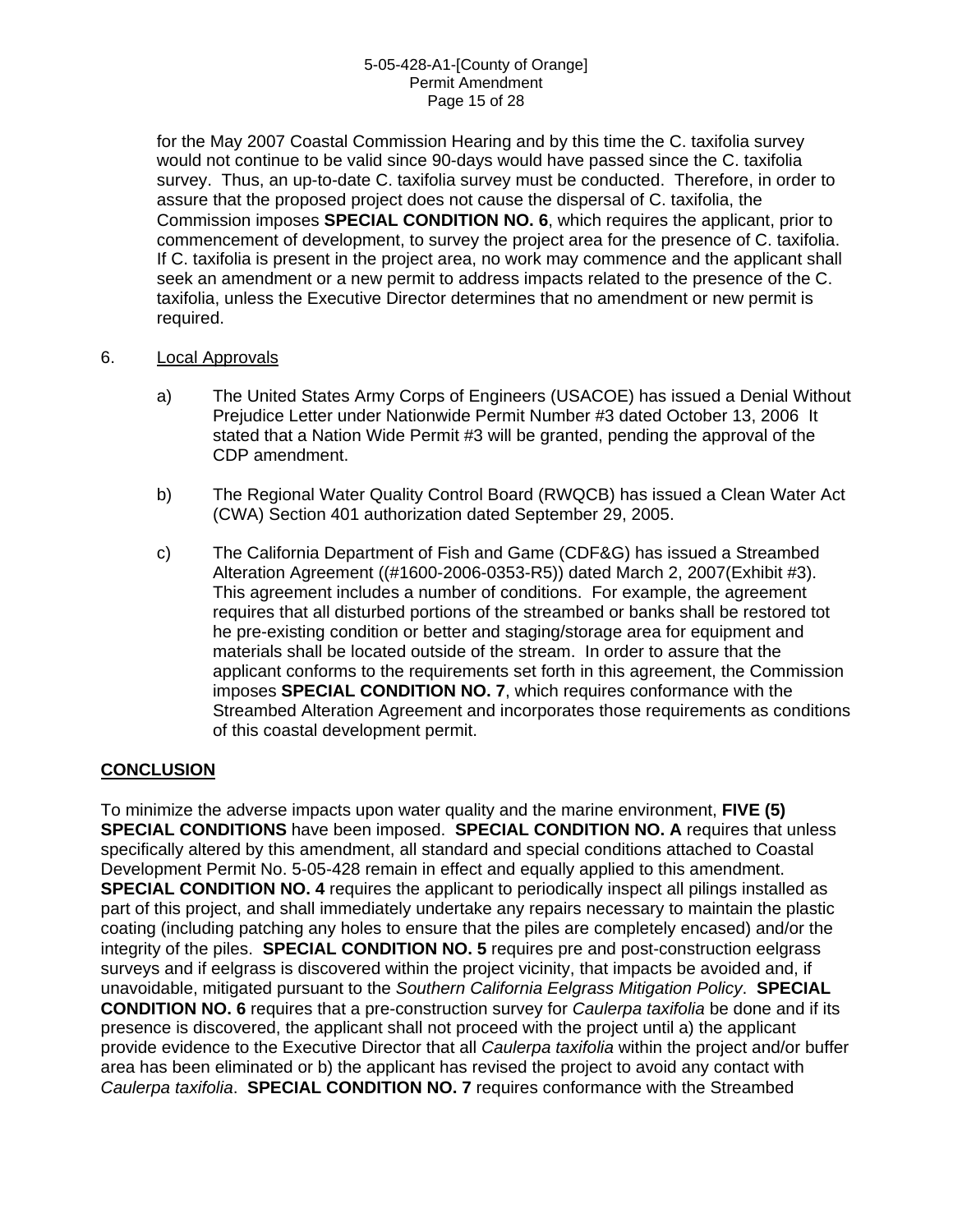#### 5-05-428-A1-[County of Orange] Permit Amendment Page 16 of 28

Alteration Agreement (#1600-2006-0353-R5) from the California Department of Fish and Game (CDF&G) dated March 2, 2007

The Commission finds that, as conditioned, the proposed project will ensure that marine resources and water quality be protected as required by Sections 30230, 30231, 30233 and 30240(b) of the Coastal Act.

## **C. PUBLIC ACCESS**

Section 30210 of the Coastal Act states, in pertinent part:

*…maximum access, which shall be conspicuously posted, and recreational opportunities shall be provided for all the people consistent with public safety needs…* 

Section 30213 of the Coastal Act states, in pertinent part:

*Lower cost visitor and recreational facilities shall be protected, encouraged, and, where feasible, provided. Developments providing public recreational opportunities are preferred.* 

As discussed previously, the proposed project involves the repair of an existing bridge leading to the Sunset Aquatic Park. The park includes a marina, a public boat launch ramp with multiple lanes, boat and trailer parking, car parking areas, a boat repair yard and public picnic areas. If the existing bridge were to fail, there would be no vehicular access to the aquatic park. As such, the proposed project will allow continued access to a public boating facility, thereby maintaining public access and recreation at the subject site.

Due to the potential hazard posed by the deteriorated piles at Bent No. 15, the County has implemented a Traffic Control Plan, which directs traffic around the more severely damaged end of the damaged Bent No. 15 where the majority of the deteriorated piles exist. This plan will remain in effect until the work to repair or replace the affected piles in Bent No. 15 is completed (approximately four (4) weeks). All of the work necessary to implement the proposed project will occur at Bent No. 15, below the bridge structure. The bridge will be open to traffic during the work phase and will be controlled by signs, barricades, delineators, and warning lights.

The pile repair work will take place both above and below the waterline without any dewatering measure, it will be necessary to take advantage of low tide conditions. Therefore, the hours of construction may vary from standard working hours established by the County of Orange (i.e. 7am to 5pm). As a result, construction activities may occur before 7am and after 5pm. However, the applicant has stated that construction activities will not interfere with traffic on the bridge, which will continue during the work phase subject to the Traffic Control Plan currently in effect.

Construction is scheduled to not to take place during the "peak" coastal recreation season, defined as the period starting the day before the Memorial Day weekend and ending the day after the Labor Day weekend of any year.

In order to maintain public access, the Commission has imposed **SPECIAL CONDITION NO. 7**, which requires that construction not take place the during the "peak" coastal recreation season.

### **CONCLUSION**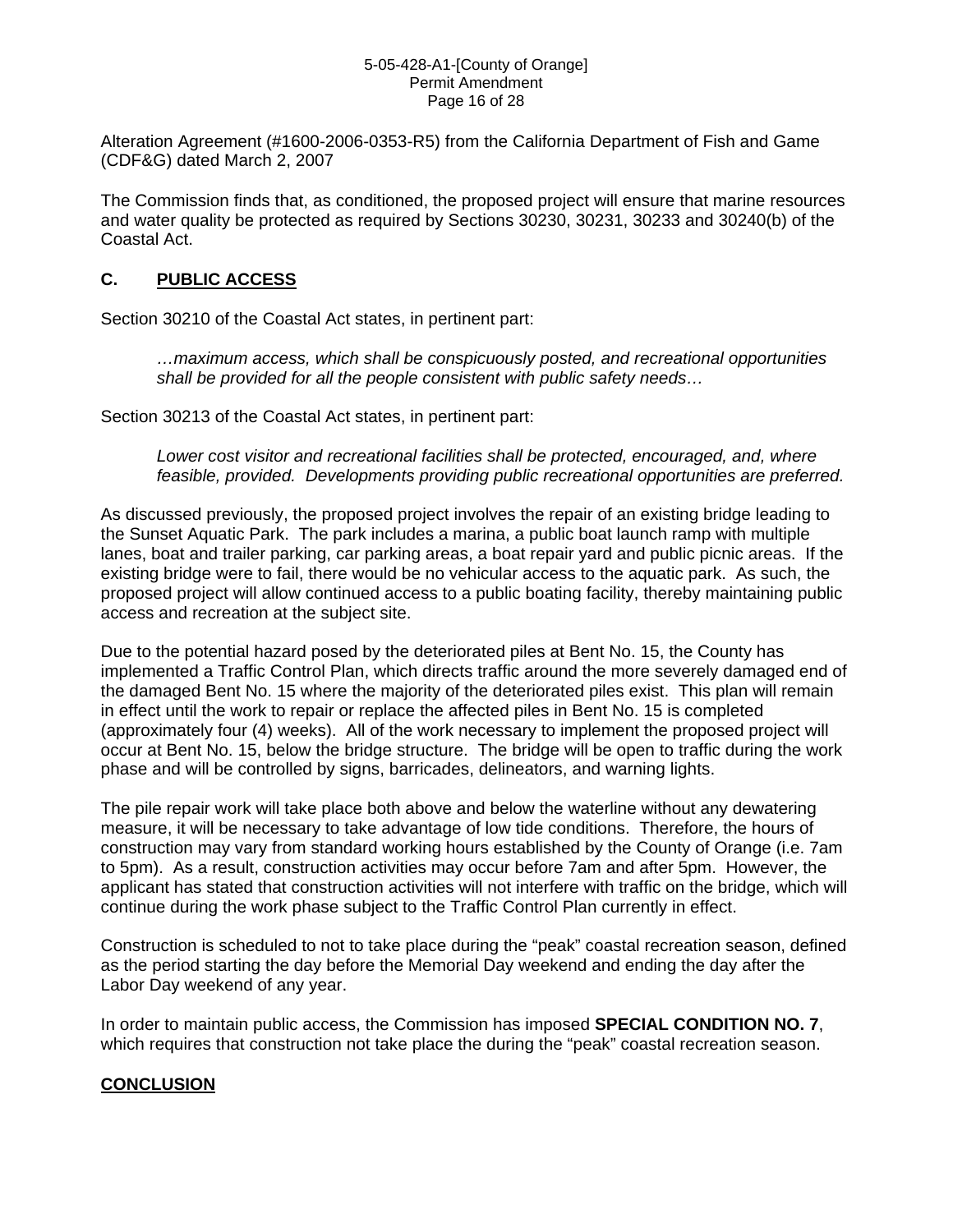To maintain public access, **ONE (1) SPECIAL CONDITION** has been imposed. **SPECIAL CONDITION NO. 1** requires that construction not take place during the "peak" coastal recreation season.

The Commission finds that, as conditioned, the proposed project will ensure that public access be protected as required by Sections 30210 and 30213 of the Coastal Act.

## **D. LOCAL COASTAL PROGRAM (LCP)**

Coastal Act section 30604(a) states that, prior to certification of a local coastal program ("LCP"), a coastal development permit can only be issued upon a finding that the proposed development is in conformity with Chapter 3 of the Act and that the permitted development will not prejudice the ability of the local government to prepare an LCP that is in conformity with Chapter 3. An LCP for the City of Huntington Beach was effectively certified in March 1985. However, the proposed development is occurring within an area of the Commission's original permit jurisdiction, due to the project location seaward of the mean high tide line. Consequently, the standard of review is the Coastal Act and the City's LCP is used only as guidance. As conditioned, the proposed development is consistent with Chapter 3 of the Coastal Act and with the certified LCP for the area.

## **E. CALIFORNIA ENVIRONMENTAL QUALITY ACT (CEQA)**

Section 13096(a) of Title 14 of the California Code of Regulations requires Commission approval of Coastal Development Permit applications to be supported by a finding showing the application, as conditioned by any conditions of approval, to be consistent with any applicable requirements of the California Environmental Quality Act (CEQA). Section 21080.5(d)(2)(A) of CEQA prohibits a proposed development from being approved if there are feasible alternatives or further feasible mitigation measures available which would substantially lessen any significant adverse effect which the activity may have on the environment.

The County of Orange is the lead agency for California Environmental Quality Act (CEQA) purposes. A Mitigated Negative Declaration IP 04-408 was prepared and approved for the original project in 2005. For the currently proposed project, addendum IP 06-401 to Mitigated Negative Declaration IP 04-408 was prepared and approved in 2006. A number of mitigation measures were required with approval of this CEQA document, for example: 1) incorporation of standard procedures to reduce impacts to air quality; and 2) complete closure of the bridge during the project will not occur. The Coastal Commission adopts additional mitigation measures, found below, to ensure that the proposed project will conform with the requirements of the Coastal Act.

The proposed project is located in an urban area. All infrastructure necessary to serve the site exists in the area. As conditioned, the proposed project has been found consistent with the water quality, marine resources, and public access policies of Chapter 3 of the Coastal Act. Mitigation measures include: **1)** adherence to prior conditions; **2)** Pile Monitoring and Maintenance; **3)** pre and post-construction eelgrass surveys and if eelgrass is discovered within the project vicinity, that impacts be avoided and, if unavoidable, mitigated pursuant to the *Southern California Eelgrass Mitigation Policy*; **4)** a pre-construction survey for *Caulerpa taxifolia* be done and if its presence is discovered, the applicant shall not proceed with the project until a) the applicant provides evidence to the Executive Director that all *Caulerpa taxifolia* within the project and buffer areas have been eliminated or b) the applicant has revised the project to avoid any contact with *Caulerpa taxifolia*; **5)** conformance with the Streambed Alteration Agreement (#1600-2006-0353-R5) from the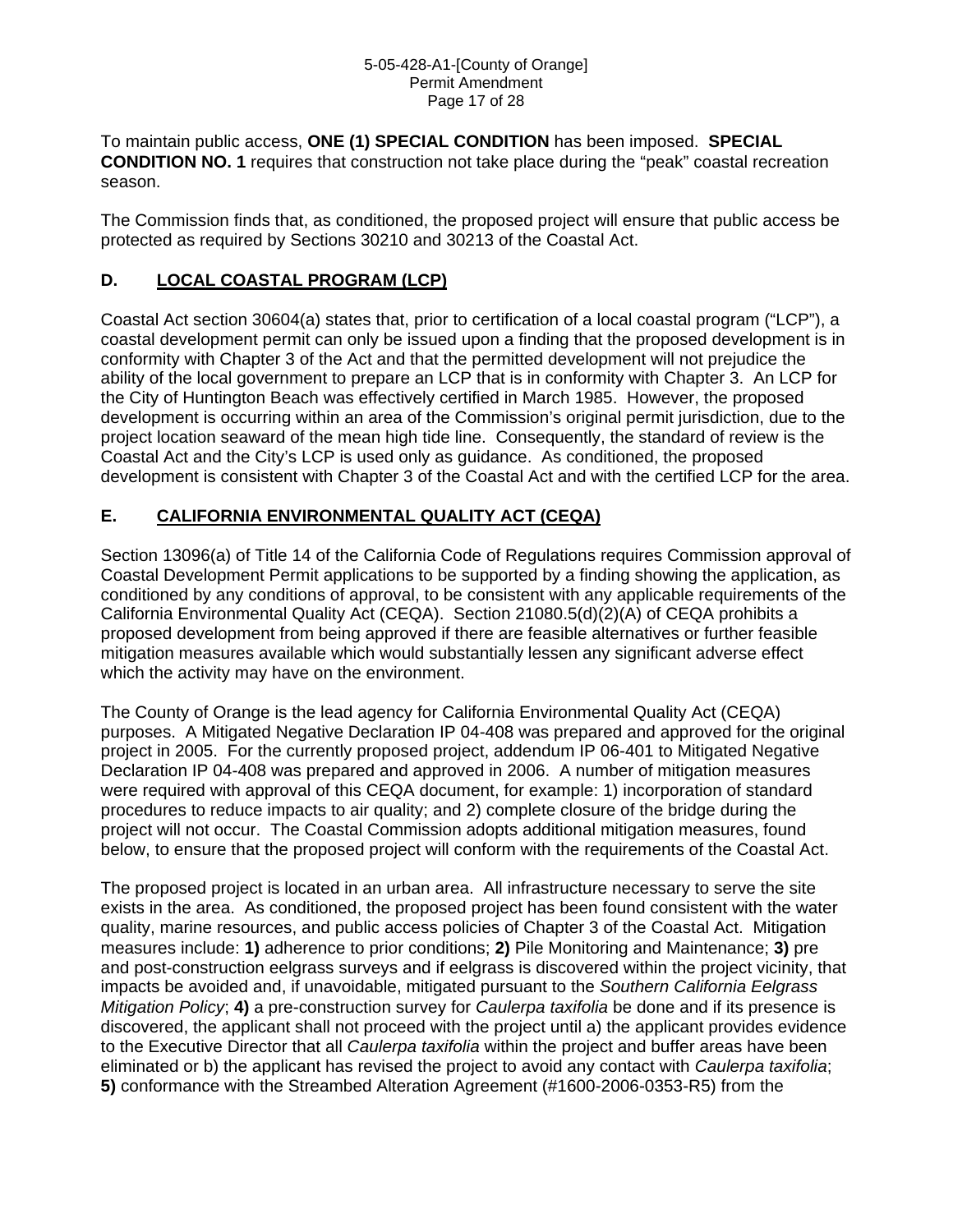#### 5-05-428-A1-[County of Orange] Permit Amendment Page 18 of 28

California Department of Fish and Game (CDF&G) dated March 2, 2007; and **6)** that construction not take place during the "peak" coastal recreation season.

As conditioned, there are no feasible alternatives or additional feasible mitigation measures available which would substantially lessen any significant adverse effect, which the activity may have on the environment. Therefore, the Commission finds that the proposed project, as conditioned to mitigate the identified impacts, is the least environmentally damaging feasible alternative and can be found consistent with the requirements of the Coastal Act to conform to CEQA.

H:\FSY\Staff Reports\May07\5-05-428-A1-[County of Orange]MA(HB)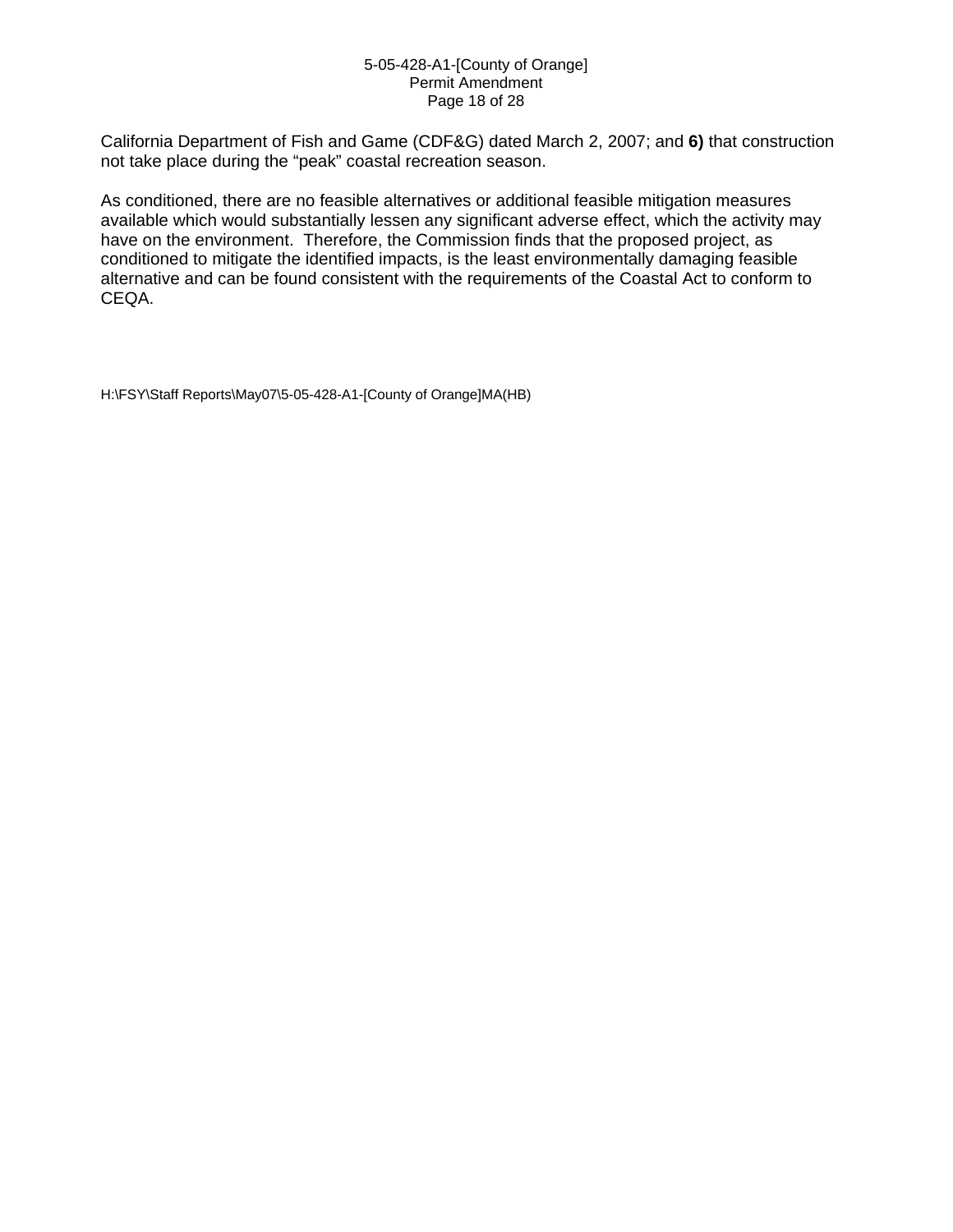### 5-05-428-A1-[County of Orange] Permit Amendment Page 19 of 28

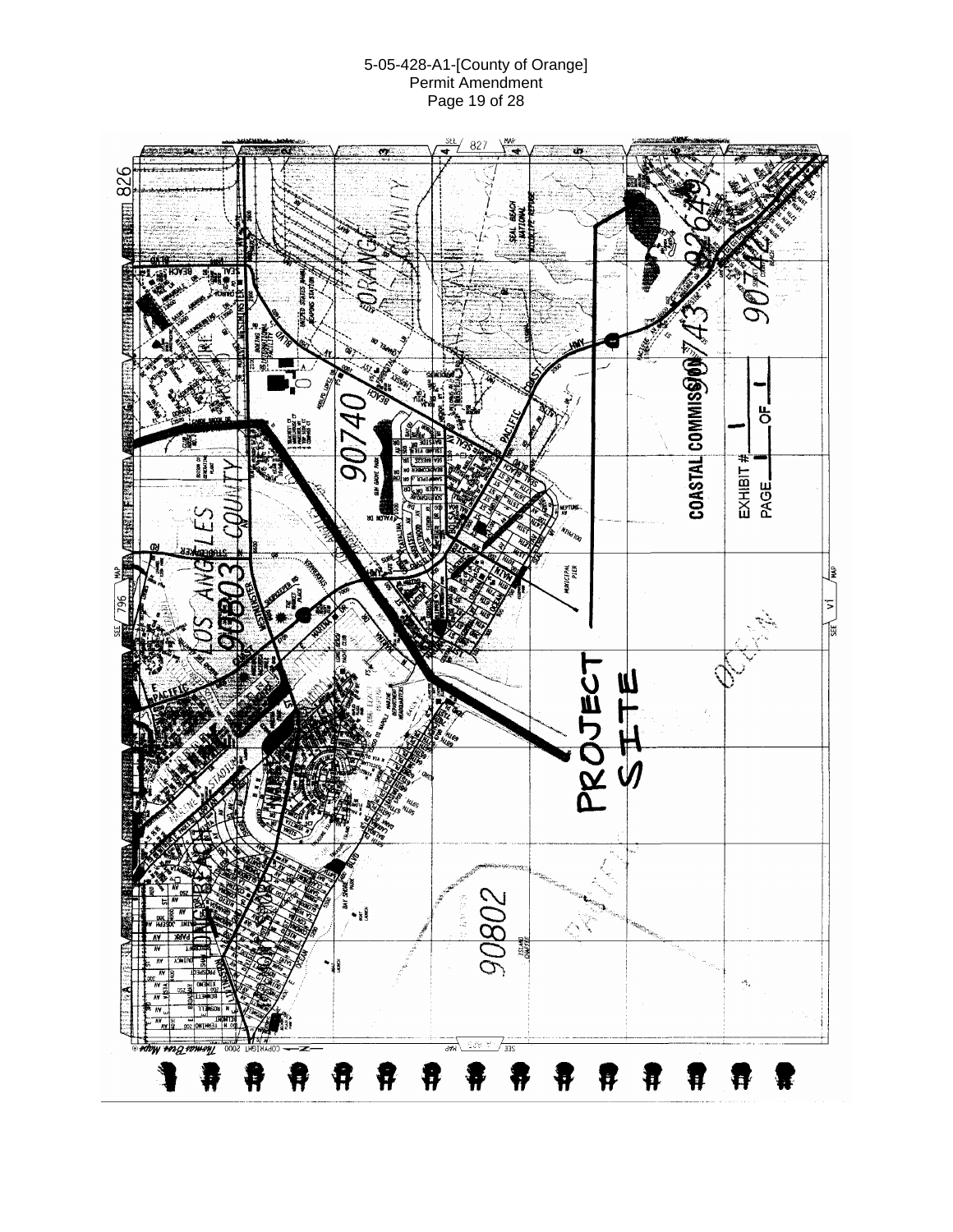### 5-05-428-A1-[County of Orange] Permit Amendment Page 20 of 28

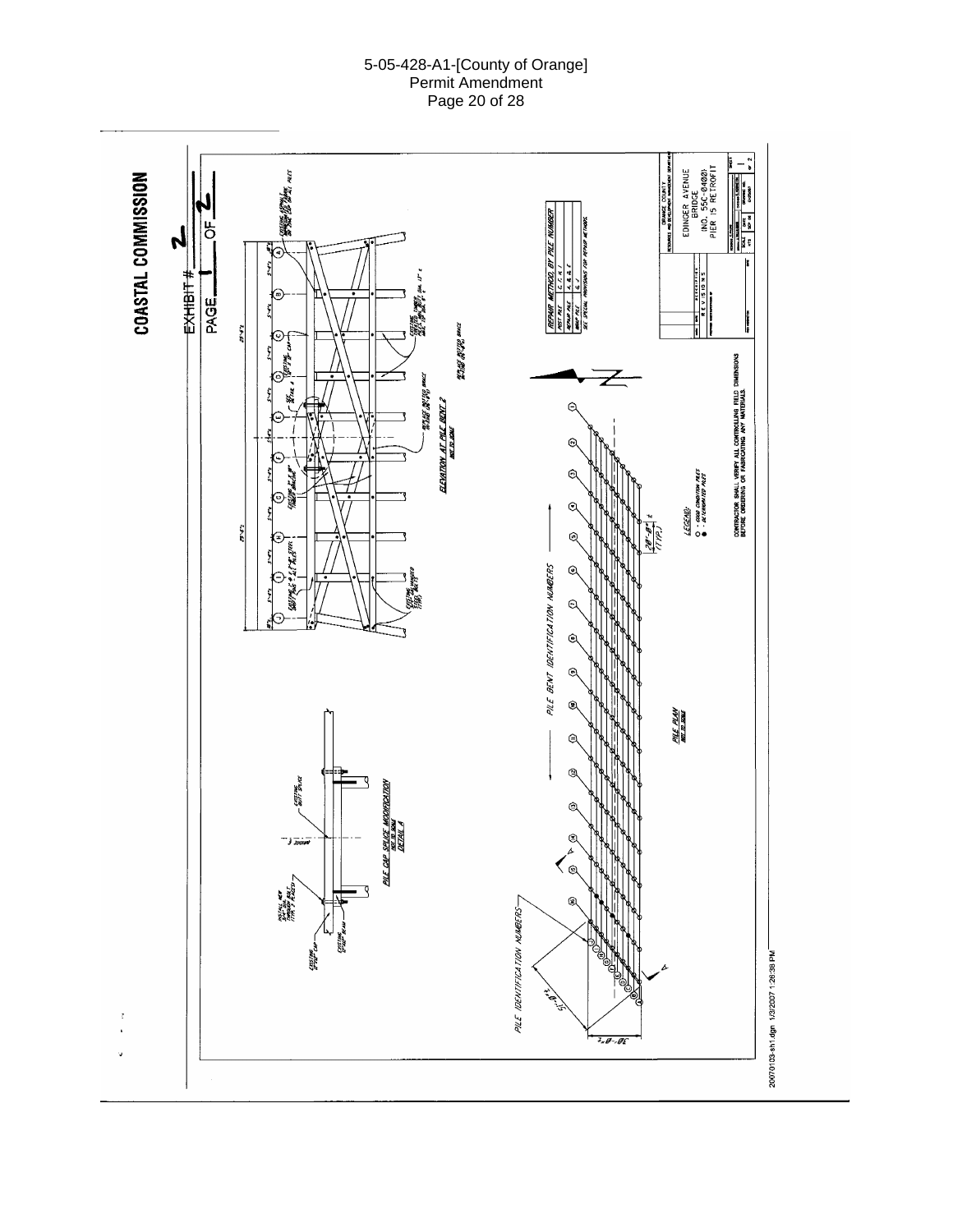#### 5-05-428-A1-[County of Orange] Permit Amendment Page 21 of 28

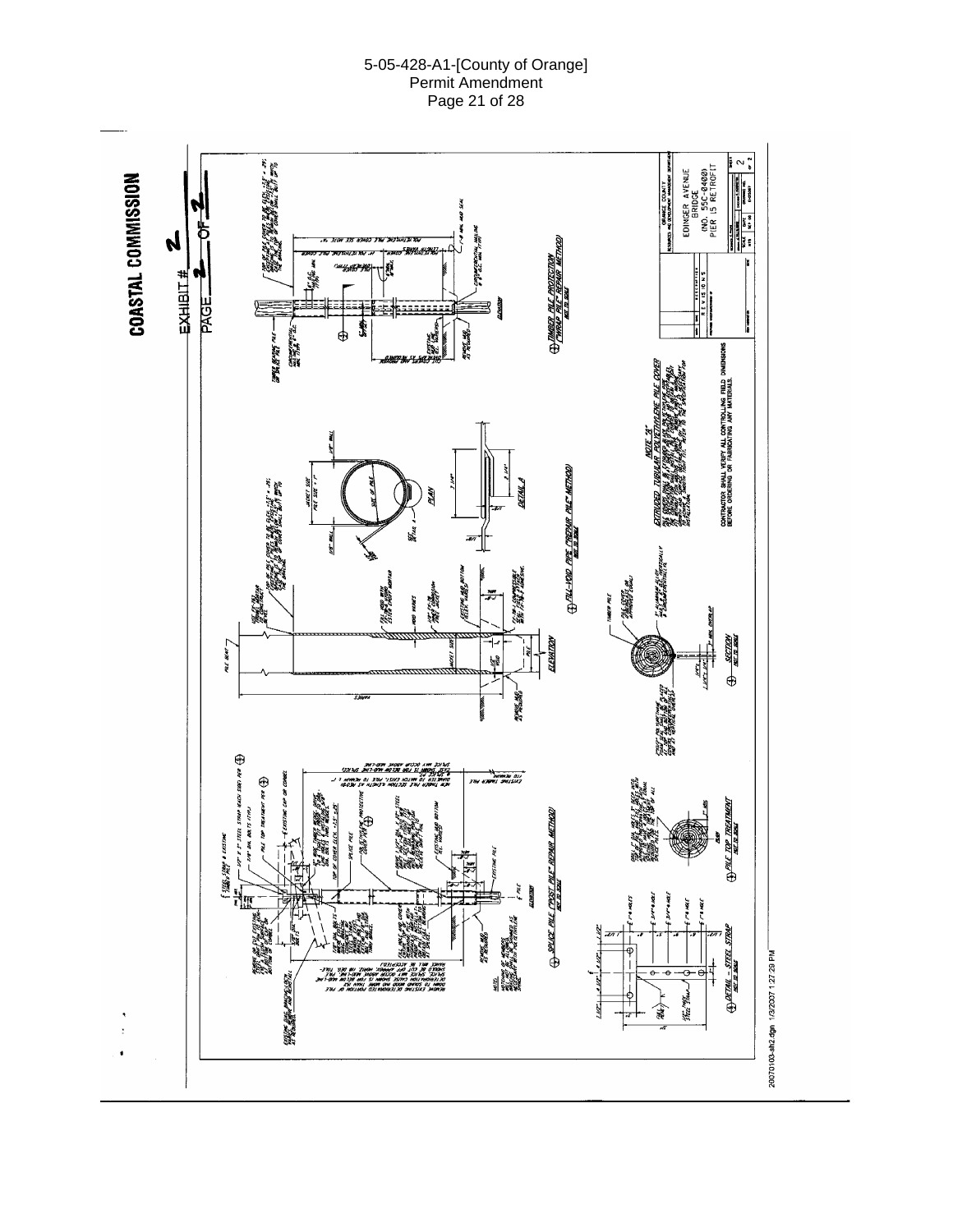#### 5-05-428-A1-[County of Orange] Permit Amendment Page 22 of 28

State of California - The Resources Agency

ARNOLD SCHWARZENEGGER, Governor



DEPARTMENT OF FISH AND GAME South Coast Region 4949 Viewridge Avenue San Diego, CA 92123 (858) 467-4201



County of Orange Resources and Development Management Department Attn: Hualin Hsu-Wingard 300 N. Flower Street Santa Ana, CA 92703

**MAR** 

6 2007

**RECEIVED** South Coast Region

**CALIFORNIA** COASTAL COMMISSION

Dear Ms. Hsu-Wingard:

Enclosed is Streambed Alteration Agreement #1600-2006-0353-R5 that authorizes work on the Edinger Avenue Bridge project impacting Bolsa Chica Channel, tributary to Anaheim Bay/Huntington Harbor in Orange County. This action is authorized under Section 1602 of the Fish and Game Code and has been approved by the California Department of Fish and Game. Pursuant to the requirements of the California Environmental Quality Act (CEQA), the Department filed a Notice of Determination (NOD) on the project on March 02, 2007. Under CEQA regulations, the project has a 30-day statute of limitations on court challenges of the Department's approval.

The Department believes that the project fully meets the requirements of the Fish and Game Code and CEQA. However, if court challenges on the NOD are received during the 30-day period, then an additional review or even modification of the project may be required. If no comments are received during the 30-day period, then any subsequent comments need not be responded to. This information is provided to you so that if you choose to undertake the project prior to the close of the 30-day period, you do so with the knowledge that additional actions may be required based on the results of any court challenges that are filed during that period.

Please contact Naeem Siddiqui at (562) 493-6897 if you have any questions regarding the Streambed Alteration Agreement.

Sincerely,

. Mullican Deputy Regional Manage

Enclosure  $cc$ : Naeem Siddiqui

Revised 11/05

**COASTAL COMMISGION** 

**EXHIBIT** PAGE.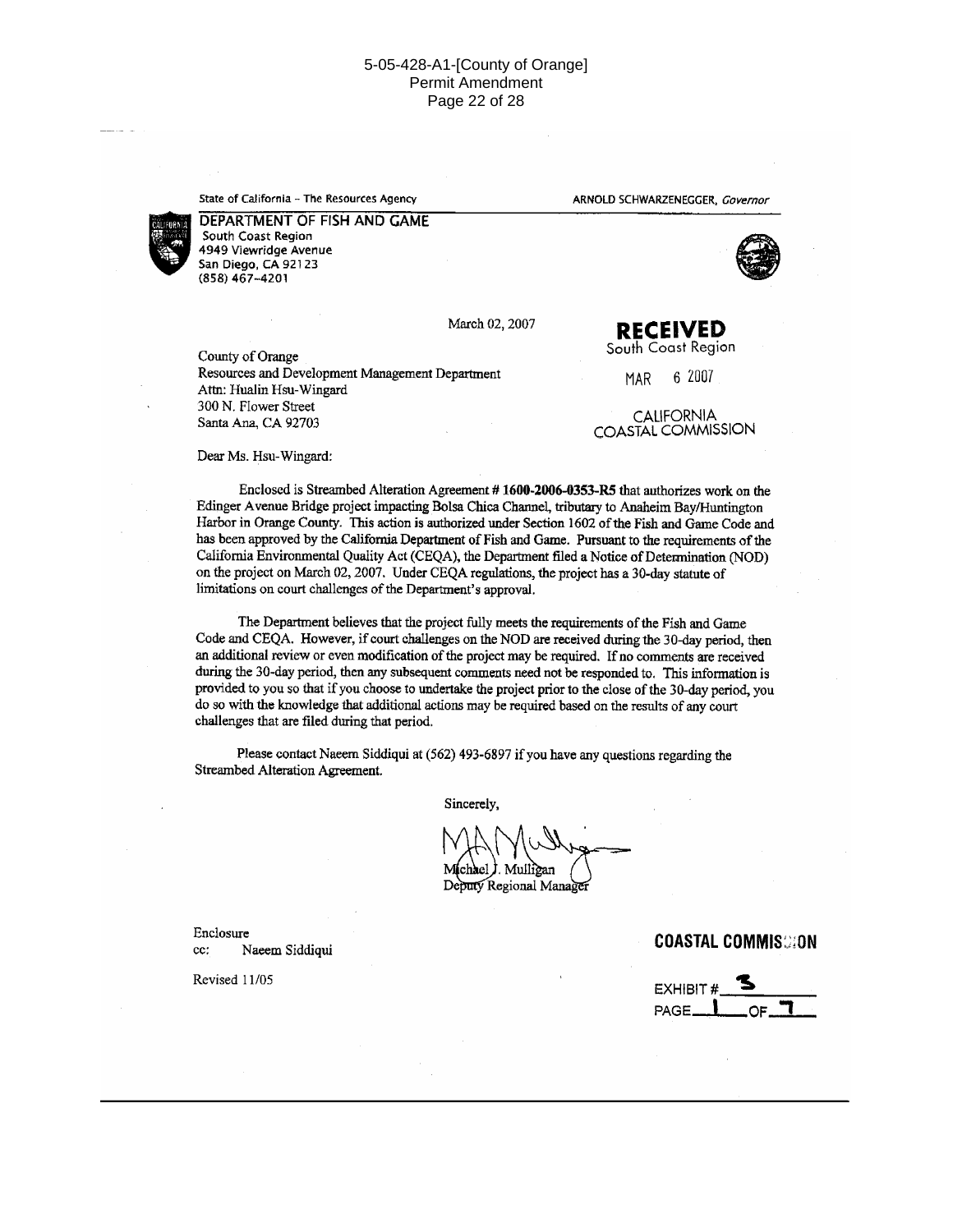CALIFORNIA DEPARTMENT OF FISH AND GAME South Coast Region 4949 Viewridge Avenue San Diego, California 92123

Notification No.1600-2006-0353-R5 Page  $1$  of  $6$ 

#### AGREEMENT REGARDING PROPOSED STREAM OR LAKE ALTERATION

THIS AGREEMENT, entered into between the State of California, Department of Fish<br>and Game, hereinafter called the Department, and James A. Miller of the County of Orange, Resources and Development Management Department (P.O.C Hualin Hsu-Wingard, phone No. 714-834-3609, fax No. 714-667-6500) 300 N. Flower Street Santa Ana, CA 92703; Tel.<br>No. 714-834-2319; fax No. 714-796-0107, hereinafter called the Operator, is as follows.

WHEREAS, pursuant to Section 1602 of California Fish and Game Code, the Operator. on the  $12^{\text{th}}$  day of September, 2006, notified the Department that they intend to divert or obstruct the natural flow of, or change the bed, channel, or bank of, or use material from the streambed(s) of, the following water(s): Bolsa Chica Channel, tributary to Anaheim Bay/Huntington Harbor, Orange County, California. Lat 33.72953° N; Long -118.07062° N;

WHEREAS, the Department has determined that such operations may substantially adversely affect those existing fish and wildlife resources within the Bolsa Chica Channel, tributary to Anaheim Bay/Huntington Harbor, specifically identified as follows: All aquatic and wildlife resources.

THEREFORE, the Department hereby proposes measures to protect fish and wildlife resources during the Operator's work. The Operator hereby agrees to accept the following measures/conditions as part of the proposed work.

If the Operator's work changes from that stated in the notification specified above, this Agreement is no longer valid and a new notification shall be submitted to the Department. Failure to comply with the provisions of this Agreement and with other pertinent code sections, including but not limited to Fish and Game Code Sections 5650, 5652, 5937, and 5948, may result in prosecution.

Nothing in this Agreement authorizes the Operator to trespass on any land or property. nor does it relieve the Operator of responsibility for compliance with applicable Federal, State, or local laws or ordinances. A consummated Agreement does not constitute Department's endorsement of the proposed operation, or assure the Department's concurrence with permits required from other agencies.

This Agreement becomes effective the date of the Department's signature and terminates October 15, 2007, for project activities only. This Agreement shall remain in effect for that time necessary to satisfy the terms/conditions of this Agreement.

Pursuant to Section 1600 et seq., the Operator may request one extension of the Agreement; the Operator shall request the extension of this Agreement prior to its termination. The one extension may be granted for up to five years from the date of termination of the *Characteristics*.<br>Agreement and is subject to Departmental approval. The extension request and fees shall be submitted to the Depar Streambed. If the Operator fails to request the extension prior to the Agreement's termination, then the Operator shall submit a new notification with fees and required information to the Department. Any construction/impacts conducted under an expired Agreement are aviolation<br>of Fish and Game Code Section 1600 *et seq.* For complete information see Fish and Came Code Section 1600 *et seq.* For complete info

**EXHIBIT#**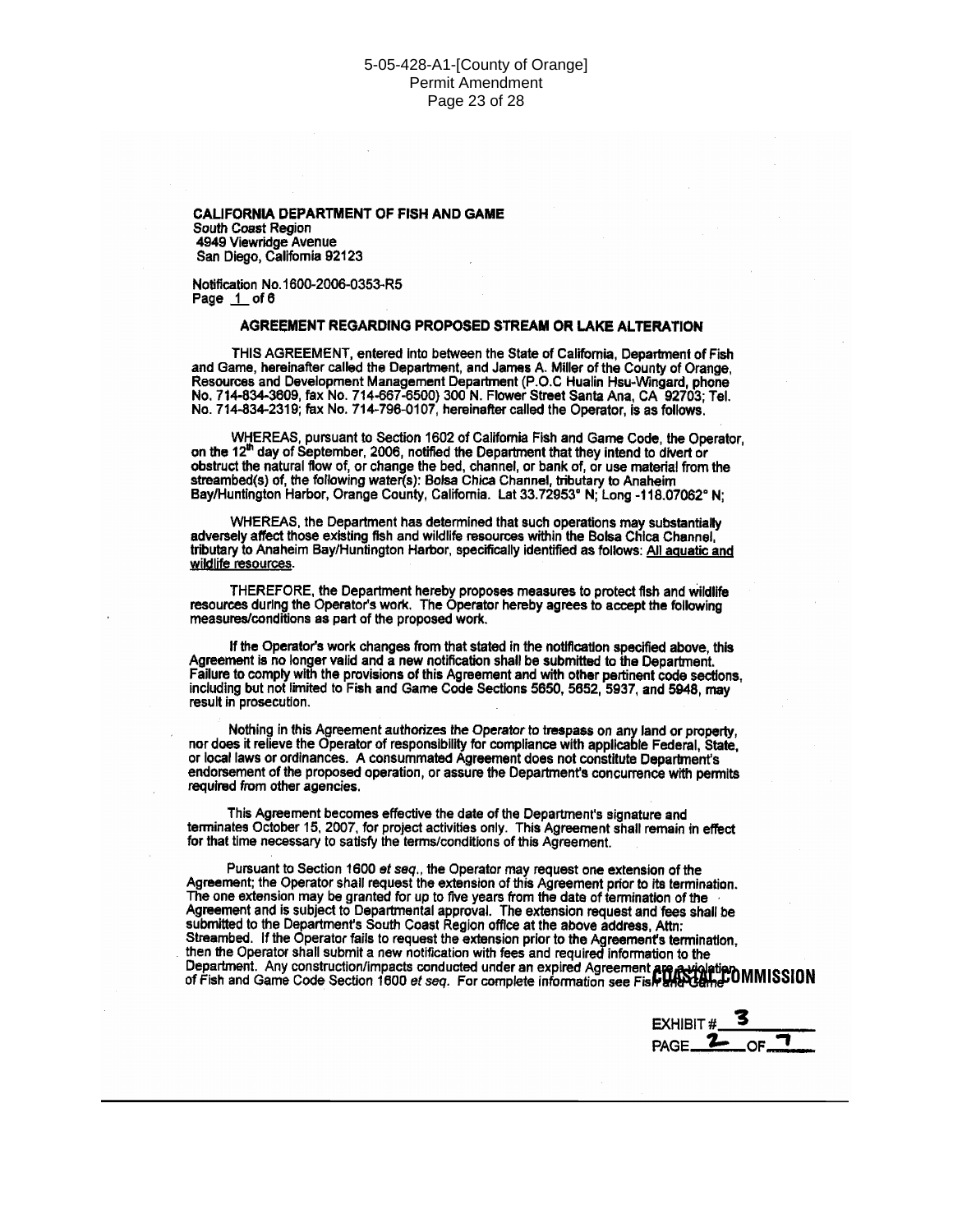### Streambed Alteration Conditions for Notification No.: 1600-2006-0353-R5 Page 2 of 6

Code Section 1600 et seq.

All provisions of this Agreement remain in force throughout the term of the Agreement. Any provisions of the Agreement may be amended or the Agreement may be terminated at any time provided such amendment and/or termination is agreed to in writing by both parties. Mutually approved amendments become part of the original Agreement and are subject to all previously negotiated provisions.

It is understood that the Department has entered into this Streambed Alteration Agreement for purposes of establishing protective provisions for fish and wildlife. The decision to proceed with the project is the sole responsibility of the Operator, and is not required by this Agreement. It is further agreed that all liability and/or incurred cost related to or arising from the Operator's project and the implementation of the fish and wildlife protective conditions of this Agreement, remain the sole responsibility of the Operator. The Operator agrees to hold harmless the State of California and the Department against any related claim made by any party or parties for personal injury or any other damages.

The Department reserves the right to suspend or cancel this Agreement under one or more of, but not limited to, the following circumstances:

- a. the Department determines that the information provided by the Operator in support of the Notification/Agreement is incomplete or inaccurate;
- b. the Department obtains new information that was not known to it in preparing the terms and conditions of the Agreement;
- the project or project activities as described in the Notification/Agreement change; and d. the conditions affecting fish and wildlife resources change or the Department
- determines that project activities will result in a substantial adverse effect on the environment.

Before any suspension or cancellation of the Agreement, the Department will notify the Operator in writing of the circumstances which the Department believes warrant suspension or<br>cancellation. The Operator will have seven (7) working days from the date of receipt of this Internation to respond in writing to the circumstances described in the Department's<br>notification. Upon receipt of the Department's notification, the Operator shall cease all project<br>activities which the Department specifi methods and/or measures have been identified, agreed upon, and implemented to adequately address the reasons for which the Department suspended or cancelled this Agreement.

The Department reserves the right to enter the project site at any time to ensure compliance with terms/conditions of this Agreement.

#### **Project Location**

The Edinger Avenue Bridge is located at the western terminus of Edinger Avenue. The bridge spans the Bolsa Chica Channel prior to its connection to Sunset Way East in Sunset Aquatic Park / Sunset Harbor Marina in the City of Huntington Beach, County of Orange.

#### **COASTAL COMMISSION**

EXHIBIT # PAGE<sub>3</sub>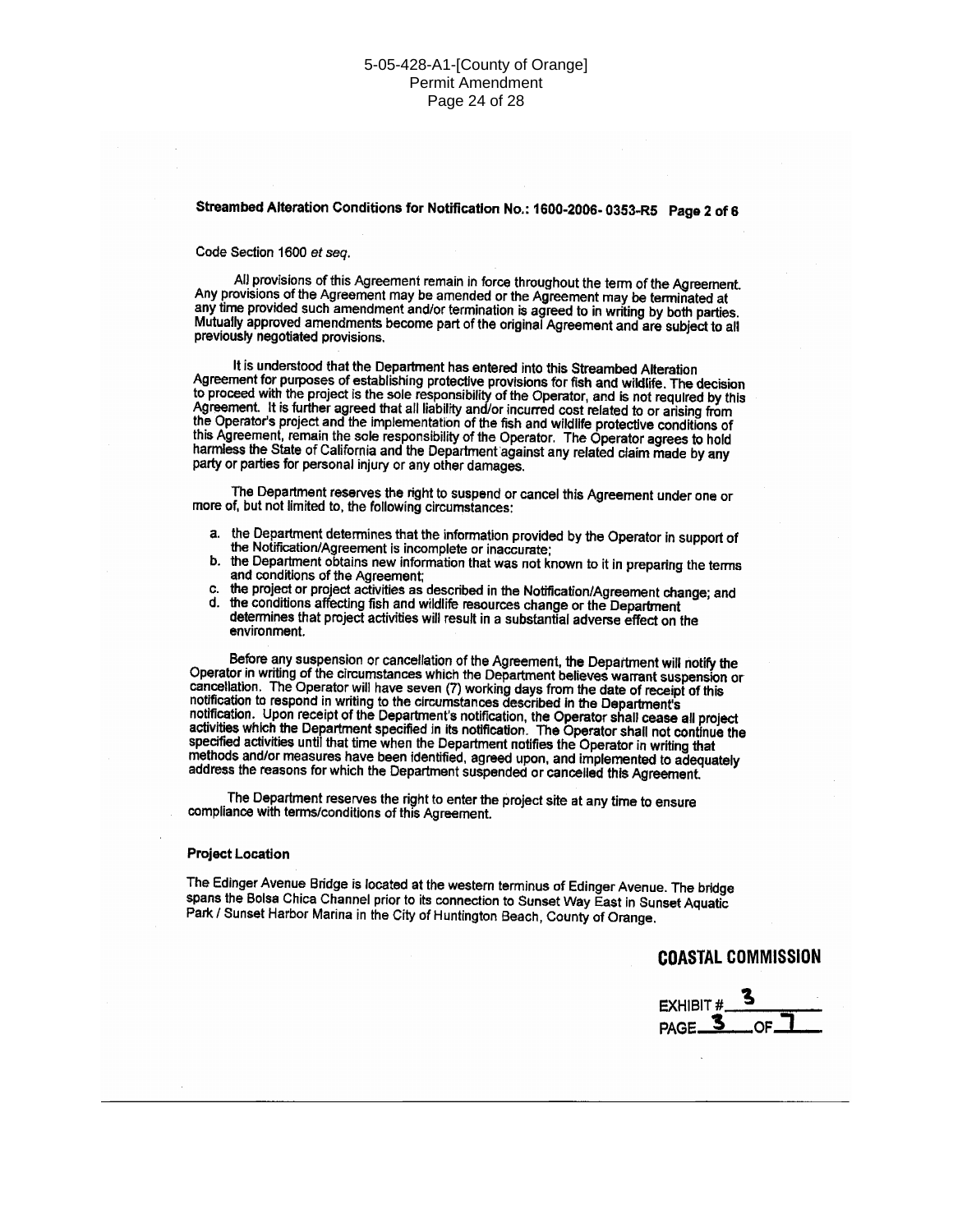Streambed Alteration Conditions for Notification No.: 1600-2006-0353-R5 Page 3 of 6

#### **Project Description**

The Operator proposes to alter the streambed by replacement and repair of heavily deteriorated in all 10 piles of Bent 15 of the Edinger Bridge. The Bridge is approximately 30 feet wide and 300 feet long, with a single travel lane in each direction. The County will replace the deteriorated portions of those piles determined to be heavily deteriorated by employing a "posting" method, which includes splicing new section of wood into the pile in the area of the deterioration. This method includes the following steps:

- Cut out the base down to the point where it is 75 to 80 percent intact.
- Insert the new pile section, securing it to the existing stub with a pin at the base and apply splash epoxy to the mating ends to provide filler for an imperfect surface mating to provide bearing.
- Wedge or corbel block at the top and pin at the top.
- Wrap the spliced area with fiberglass jacket and epoxy filler as previously identified
- Poly-wrap the pile to keep the borers out and to suffocate the ones already inside
- Where the deterioration is less extensive (i.e., 40 to 50 percent deterioration), it will be possible to repair the piles. The repair method the will be employed is identified below.
- Place a prefabricated fiberglass jacket (2-piece, tongue and groove) around the damaged section of pile, leaving a one-half to three-fourths inch gap around the pile.
- Fill the void with hydro-ester epoxy to restore the full strength of the pile:  $\bullet$
- Poly-wrap the pile to keep the borers out and to suffocate the ones already inside

The remaining piles in Bent 15 not repaired will also receive the Poly-wrap to protect against future damage by marine borers. Because the work will take place along the westerly channel bank, both above and below the waterline, it will be necessary to take advantage of low tide conditions. Therefore, the hours of construction will extend beyond normal working hours established by the County of Orange (i.e., 7:00 a.m. to 5:00 p.m.) As a result, construction activities may occur before 7:00 a.m. and after 5:00 p.m. Removal of some riprap will be required in order to implement the proposed repairs. A backhoe and manual labor will be used to pull away the riprap. The backhoe will work from a pad or platform that will be created at the base of the riprap, just beyond the bridge footprint. Dirt will be excavated from the bank and replaced along with riprap to create the platform, which will be partially on the water and partially on the existing riprap. Equipment to be used to erect the new sections of pile includes a combination of a hand-cranked crane and come-along. The new pile sections will be floated in to the construction area. The contractor will be staging in the empty parcel adjacent to the bridge and Bolsa Chica Channel. The parcel belongs to the Orange County Flood Control District and serves as a maintenance vehicle access area.

#### **CONDITIONS**

The following provisions constitute the limit of activities agreed to and resolved by this Agreement. The signing of this Agreement does not imply that the Operator is precluded from doing other activities at the site. However, activities subject to Fish and Game Code Section 1600 et seq. and not specifically agreed to and resolved by this Agreement shall require separate notification.. **COASTAL COMMISSION** 

**EXHIBIT** PAGE<sub>4</sub>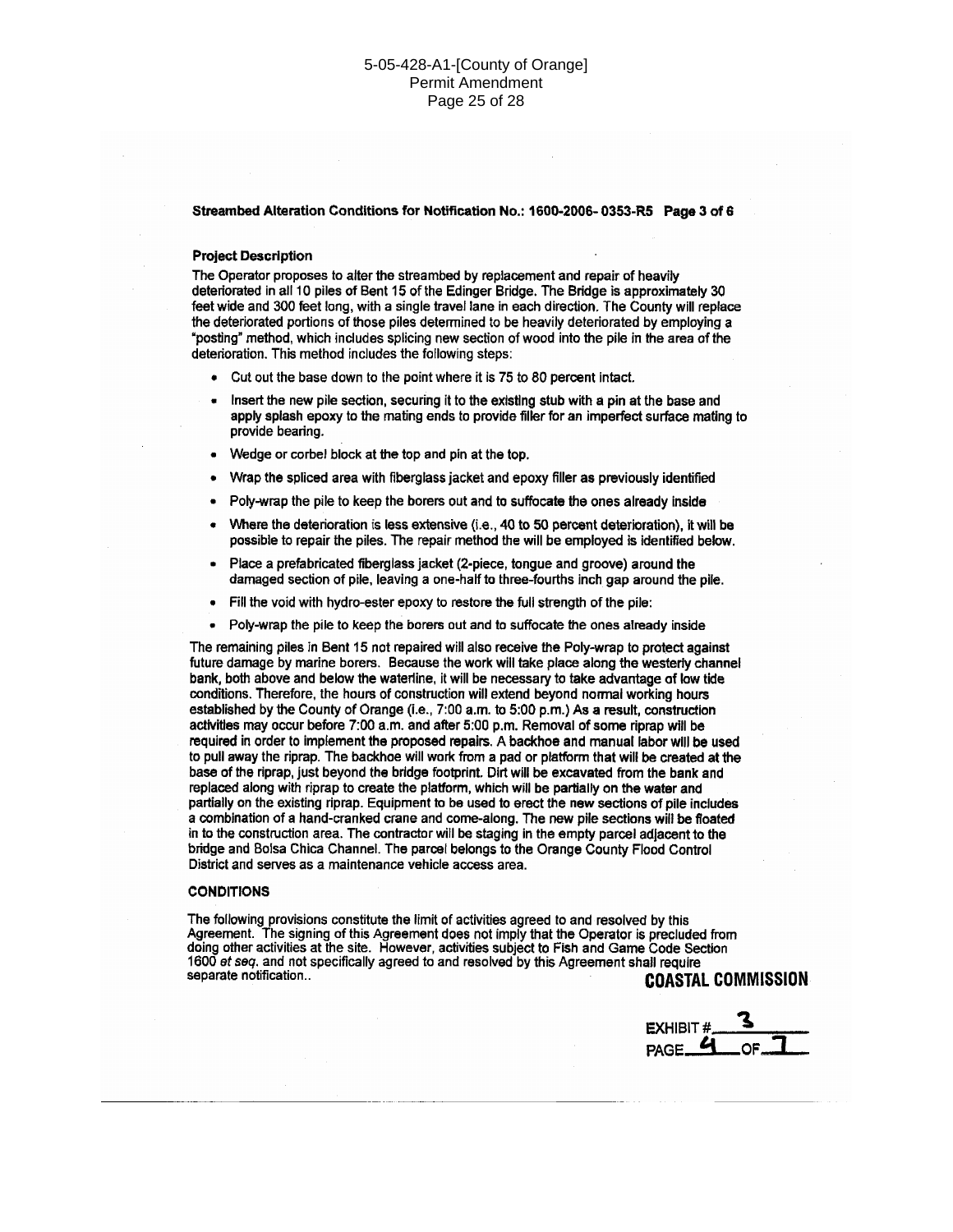#### Streambed Alteration Conditions for Notification No.: 1600-2006-0353-R5 Page 4 of 6

#### General

1. If the Operator or any of the individuals mentioned below violate any of the terms or conditions of this Agreement, all work shall terminate immediately and shall not proceed until the Department and Operator determine what actions are necessary to address the violations.

2. The agreed work includes activities associated with the Project Location and Project Description described above. Specific work areas and mitigation measures are described in the 1602 notification package, Eelgrass and Cauterpa Survey report dated, July 28, 2006 prepared by Chambers Group, Edinger Avenue Bridge Pile Retrofit plans and Addemdum IP 06-401 to Mitigated Negative Declaration IP 04-408 for the Edinger Avenue Bridge Pile repair. documents submitted by the Operator, and shall be implemented as proposed unless directed differently by this Agreement.

3. The Operator shall provide a copy of this Agreement to all contractors, subcontractors, and the Operator's project supervisors. Copies of the Agreement shall be readily available at work<br>sites at all times during periods of active work and must be presented to any Department personnel, or personnel from another agency upon demand.

4. The Operator shall notify the Department, in writing, at least five (5) days prior to initiation of project activities and at least five (5) days prior to completion of project activities. Notification shall be sent to the Department at the South Coast Region office, Attn: Streambed, SAA#1600-2006-0353-R5.

#### **Impacts**

5. The Operator shall not temporary impact more than 0.046 acre of jurisdictional Channel consisting of rip-rap and no vegetation exist onsite.

#### **Mitigation**

6. All disturbed portions of the streambed or banks shall be restored to the pre-existing condition or better.

7. Work with mechanical/heavy equipment in flowing water should be minimized. If flowing water is present or is anticipated, sandbags or other suitable barriers should be placed in the watercourse to isolate the work area from the flowing water. All material utilized for the barrier shall be removed from the floodplain of the watercourse upon project completion.

8. Any watercourse crossings/construction, whether temporary or permanent, shall be designed and/or placed so that they do not impede, or tend to impede the passage of fish pursuant to Fish and Game Code Section 5901 and 5937. It is recommended that you contact the Department regarding any fish passage problems that may be encountered.

9. If a stream channel has been altered during the operations, its low flow channel shall be returned as nearly as possible to pre-project conditions without creating a possible future bank erosion problem, or a flat wide channel or sluice-like area. If a lake margin has been altered, it shall be returned as nearly as possible to pre-project conditions without creating a future bank erosion problem. The gradient of the streambed or lake margin shall be returned to pre-project erosion problem. The gradient of the streambol of this margin shall case, the change in grade<br>grade unless such operation is part of a restoration project, in which case, the change in grade

**EXHIBIT#** PAGE\_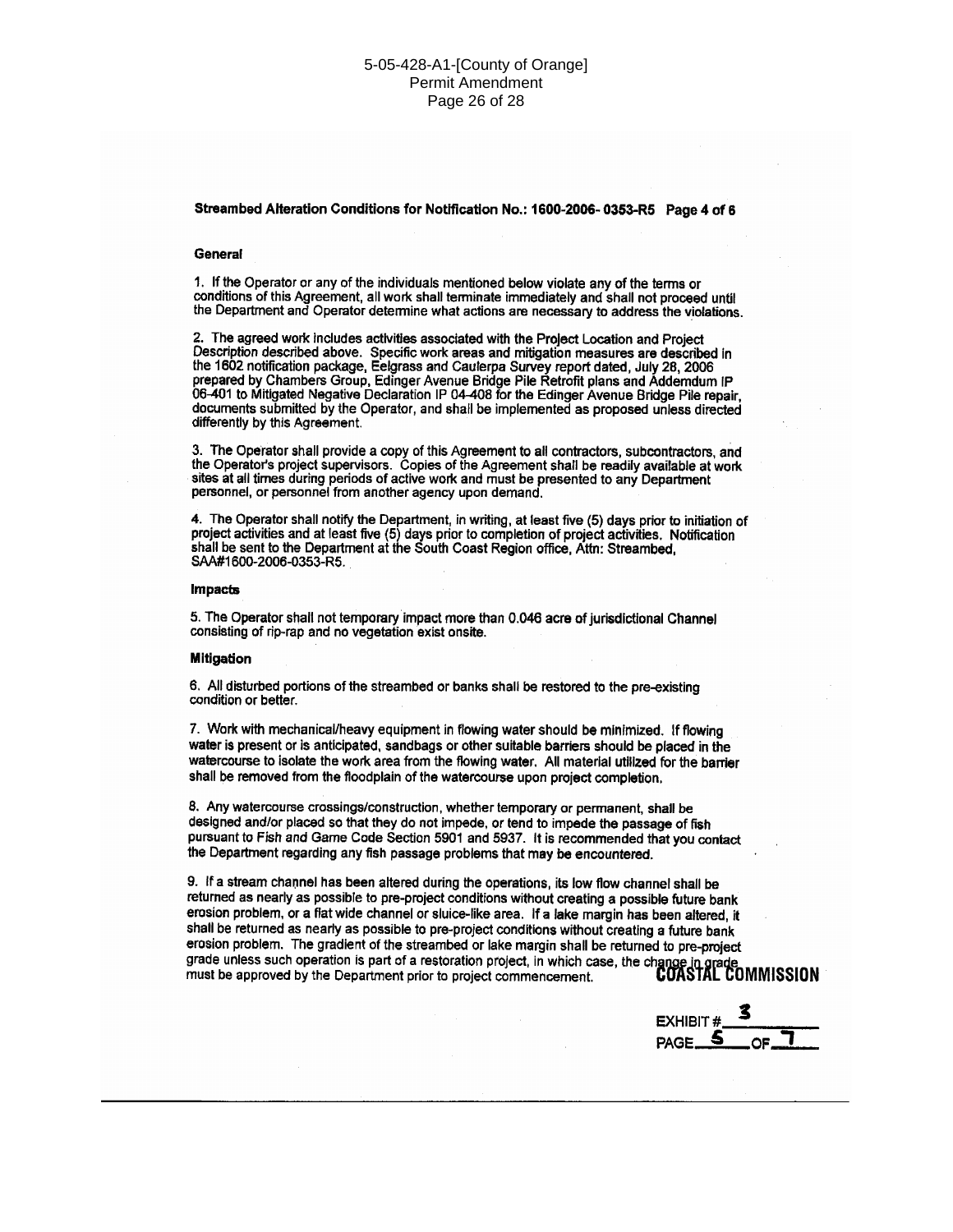#### Streambed Alteration Conditions for Notification No.: 1600-2006-0353-R5 Page 5 of 6

10. The Operator shall submit a post-compliance Report to the department within thirty (30) days from the date construction is completed.

#### **Fish and Wildlife Protection**

11. No gasoline or diesel engines shall be stored or operated under the structure/bridge.

12. Flow diversions around work shall be done in a manner that prevents pollution and/or siltation and provides flows to reaches downstream of the work area. Flows to downstream reaches shall be provided during all times that the natural flow would support aquatic life. Said flows shall be sufficient quality and quantity, and of appropriate temperature to support fish and other aquatic life both above and below the diversion. Normal flows shall be restored to the affected stream immediately upon completion of work at that location.

#### **Equipment and Access**

13. Access to the work site shall be via existing roads and access ramps.

14. No equipment shall be operated in ponded or flowing areas. When work in a flowing stream is unavoidable, the entire project area shall be isolated as stated in condition No. 7 above. All BMPs shall be strictly adhered to.

15. Staging/storage areas for equipment and materials shall be located outside of the stream.

16. No equipment maintenance shall be done within or near any stream channel where petroleum products or other pollutants from the equipment may enter these areas under any flow.

#### Pollution, Sedimentation and Litter

17. The clean-up of all spills shall begin immediately upon observation of the spill. The Department shall be notified immediately by the Operator of any spills and shall be consulted regarding clean-up procedures.

18. Project-related raw cement/concrete or washings thereof, asphalt, paint or other coating material, oil or other petroleum products, or any other substances which could be hazardous to aquatic life, shall be prevented from contaminating the soil and/or entering the waters of the State. These materials, placed within or where they may enter a stream/lake, by the Operator or any party working under contract with, or with the permission of the Operator shall be removed immediately upon observation of their presence.

19. No debris, soil, silt, sand, bark, slash, sawdust, rubbish, cement or concrete or washings thereof, oil or petroleum products or other organic or earthen material from any construction, or associated activity of whatever nature shall be allowed to enter into or placed where it may be washed by rainfall or runoff into, waters of the State. When operations are completed, all excess materials or debris shall be removed from the work area. No rubbish shall be deposited within 150 feet of the high water mark of any stream or lake.

20. The Operator shall comply with all litter and pollution laws. All contractors, subcontractors and employees shall also obey these laws and it shall be the responsibility of the Operator to ensure compliance.

21. Any and all garbage/debris found within the stream channel shall be removed DASTA LAGOMMISSION